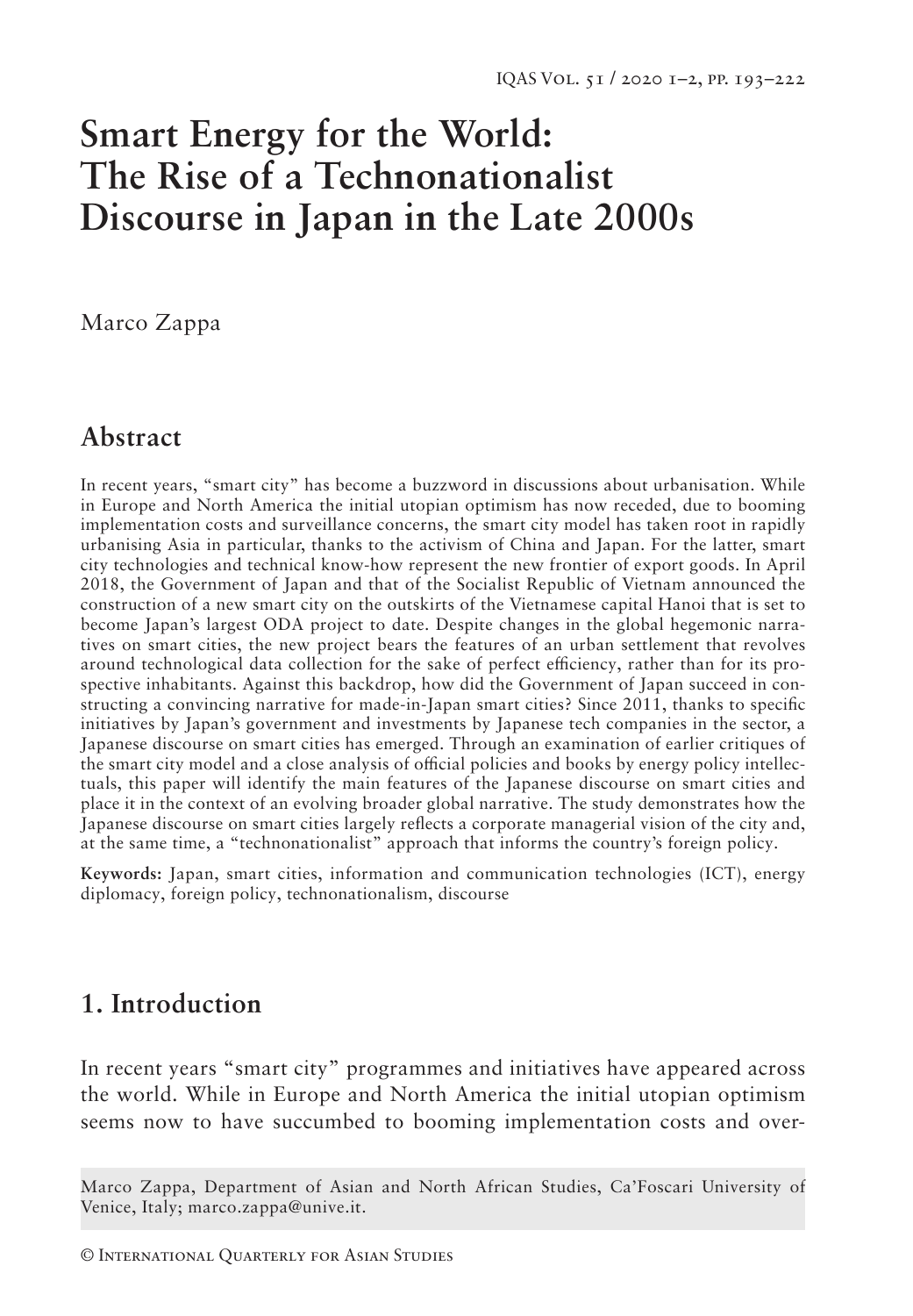whelming surveillance concerns,<sup>1</sup> the smart-city paradigm has taken root in East Asia especially, thanks to the activism of China and Japan.2 In particular, the latter has fostered cooperation agreements with other regional actors on smart-city projects. For an export-dependent country such as Japan, smartcity technologies and technical know-how represent the new frontier of export goods. In April 2018, the government of Japan (GOJ) and that of the Socialist Republic of Vietnam (Vietnam, hereafter) announced the construction of a new smart city on the outskirts of the Vietnamese capital Hanoi, which is set to become Japan's largest Official Development Assistance (ODA) project to date.3 A few months later, during Japanese Prime Minister Abe Shinzō's visit to Beijing in October 2018, China and Japan agreed to cooperate on a number of infrastructural projects including a "smart city" in Chonburi province in Thailand, not far from the capital Bangkok.

In light of these facts, the concept of *machi-dzukuri* ("city building"), which has been at the centre of Japan's international cooperation activities since the 1980s (JICA 2008), has acquired new significance. Despite the relative loss of their world-market share in core sectors for smart-city construction, such as electronics, heavy industries and car manufacturing, Japanese companies have been able to advance their technologies and know-how abroad, while profiting from tax cuts and subsidies domestically, along with incentivised urbanisation schemes and foreign aid abroad (Berndt 2018). As the above-mentioned smart-city projects show, however, despite a fundamental lack of clarity regarding the very definition of "smart city" (Joss et al. 2019), this public-private coalition has been successful in building a specific narrative reflected in government policy papers, statements, state-sponsored events and essays. Against this backdrop, this paper will address the following research questions: What kind of ideas and concepts are associated with the smart city in Japanese discourse? What kinds of models has the GOJ built and presented, at least at the level of public narratives, to project a convincing story?

Thus far, a consistent part of the academic literature on the "smart city" has struggled to provide a definition of the concept itself, though it commonly highlights the importance of technology in the attempt to improve the city-

<sup>1</sup> See e.g., Greenfield 2012, 2013; Poole 2014; Sterling 2018; City of Boston 2019.

<sup>2</sup> Since 2011, following the approval of the 12th Five-Year Plan aiming at reducing carbon emissions by 17 percent per unit of GDP by 2015, China has launched dozens of smart-city projects. China is today the country with the highest number of pilot projects (Tokoro 2016).

<sup>3</sup> According to the Nihon Keizai Shimbun (2018), the project has an estimated value of 37 billion dollars. It entered its first phase in late 2018 after the Vietnamese government granted permission for foreign investments and it is due to be completed in 2023. It is being designed by Nikken Seikei and will feature 7000 condo facilities and commercial activities. The smart town mobility system will be managed by self-driving buses and charging stations for electronic vehicles provided by Mitsubishi. All houses will be furnished with solar panels and food waste recycling equipment, smart appliances for energy conservation and smart meters, supplied by Panasonic and KDDI, to gauge energy consumption. Daikin Industries will supply air conditioning in the complex. Japanese group Aeon will open groceries and supermarkets in the area. In addition, 3000 cherry trees will be planted in green areas.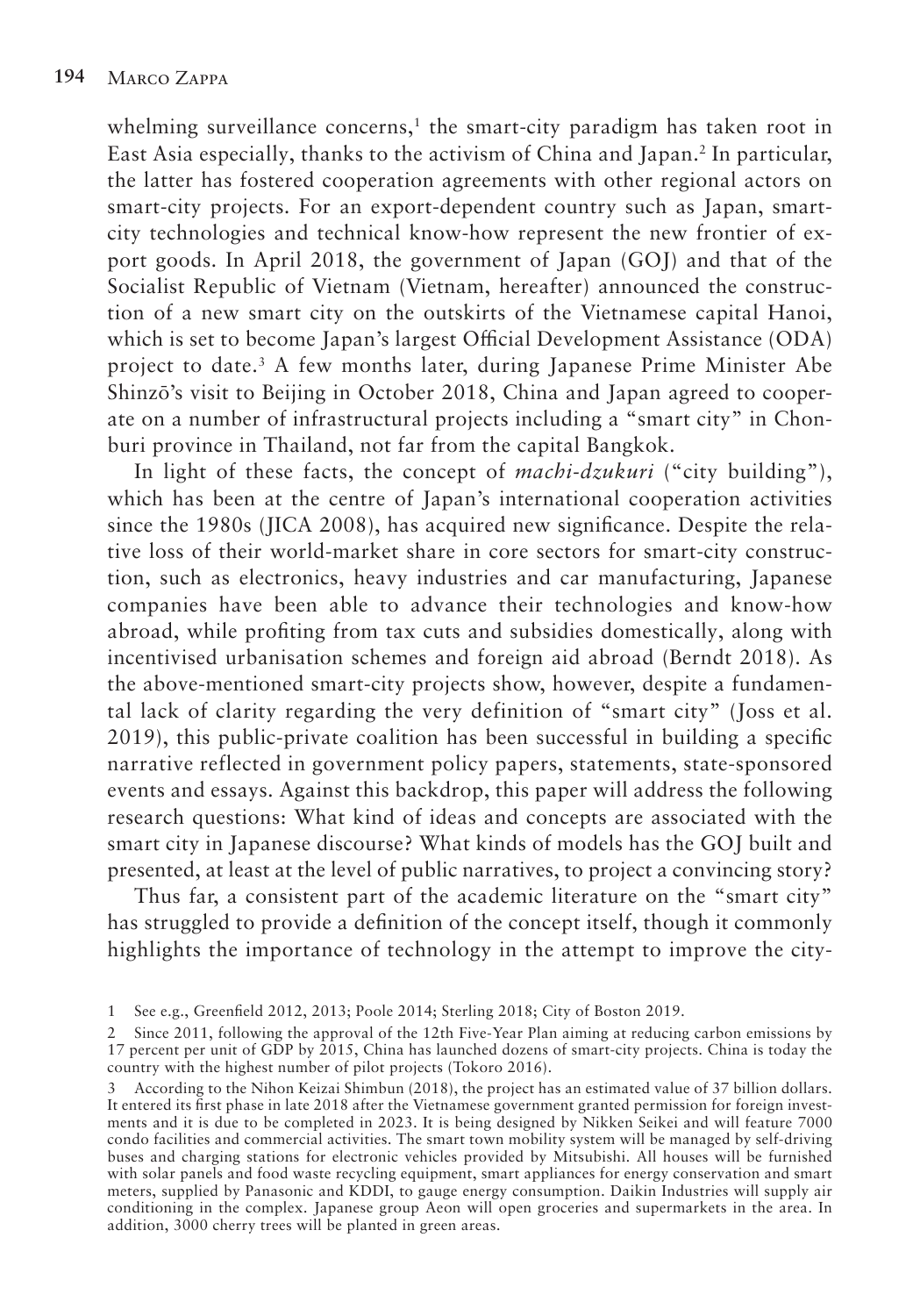dwellers' quality of life.4 More recently, scholars have focused on global narratives and discourses regarding the smart city. In his review of smart-city projects around the world, Tokoro (2016) identifies a dozen keywords such as "smart grid", "recyclable energy", "urban development/redevelopment", "nextgeneration transport system" and "environment protection" (Tokoro 2016: 3).

At the same time, authors such as Greenfield (2012, 2017), Townsend (2013) and Holland (2015) have problematised the role of major global tech companies in the diffusion of the smart-city model, contending that this transition has led to the privatisation of public goods and spaces. Linked to this critique is the argument, based on a close analysis of official documents issued by regional organisations such as the European Union, that points to a fundamental absence in smart-city projects of a bottom-up citizen-centred perspective (De Waal / Dignum 2017, Engelbert et al. 2019) and attention to social issues such as social inequality and urban violence (Gonella et al. 2019). Specifically in the Japanese case, DeWit (2014, 2015 and 2018) clearly shows the revolutionary potential of the GOJ's smart city and smart community programme in terms of the decentralisation of Japan's energy sector and the revitalisation of local economies (cf. in particular DeWit 2014), while still underscoring the lack of citizen participation in government-sponsored smart-city projects in Japan (DeWit 2013, Samuels 2013).

## **2. Historical "disjunctures" and the rise of discourse coalitions**

In light of recent developments in Japan's international cooperation regarding smart-city projects in developing Asia, it is worth analysing how this idea has been discursively framed by relevant policymaking actors in recent years. It is assumed that this articulation has taken place in response to a critical juncture in Japan's recent history: the 11 March 2011 tsunami and Fukushima nuclear disaster, the adoption of the UN Sustainable Development Goals framework and the signing of the Paris Agreement in 2015. The first event was instrumental in re-orienting Japanese domestic policies in the field of energy and environment. The second historical phase has been crucial to enriching existing policies with new, and possibly more attractive, ideas and concepts.

At the basis of this assumption is the belief that specific historical processes, events, crises and "disjunctures" are a key part of the development of specific hegemonic narratives at the national and transnational levels (see Jessop / Sum 2013: 130, Samuels 2013). The Cultural Political Economy (CPE) approach developed by Jessop and Sum provides a suitable approach in

<sup>4</sup> See Mahiznan 1999, Caragliu et al. 2009, Washburn et al. 2010, Guan 2012, Nam / Pardo 2012, Albino et al. 2015.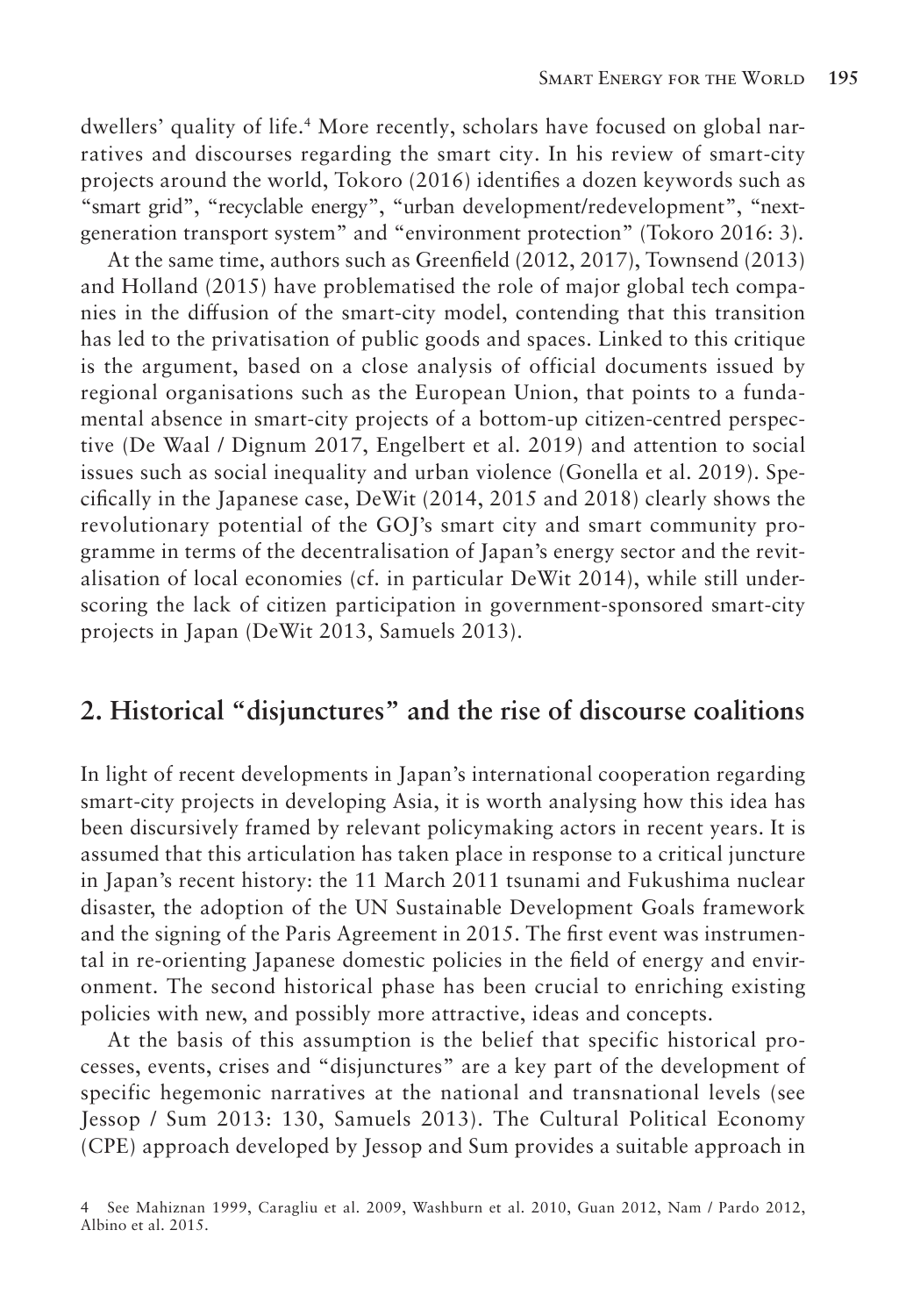this sense, as it focuses on the correspondence between "imaginaries" and "real material forces in the existing international political economy". At the foundation of this approach is the idea that economic systems and the relative set of regulatory political institutions are not the product of mere rationalism (economism). Rather, they are the product of social relations that emerge from specific institutional arrangements and historical as well as geographical conditions (Jessop / Sum 2006a: 4). In fact, what matters here is "the interaction between the discursive and extra-discursive that gives relatively successful economic and political imaginaries their performative, constitutive force in the material world" (ibid.: 158). Consequently, any shift at the level of discourse reflects a shift in the "material apparatuses" and "social practices" consolidated in a given context, e.g., that of global neoliberalism.

In addition, the CPE approach stresses that hegemonic narratives are the product of a multi-scalar process of adaptation and negotiation among "actors with different horizons of action" (global, national, regional, etc.). In this process, the role of "sub-hegemonic nodes" is fundamental. These are the actors developing appropriate "technologies of power" that "anchor" globally hegemonic discourse to a regional or local level, and which might even contribute bottom-up to the emergence of new discourses. Their success depends on their ability to "absorb alternative meanings and marginalise resistances", and therefore on their capacity to "adapt to more global or local circumstances" (Jessop / Sum 2006b).

In particular, this study aims to analyse the emergence of epistemic communities or "discourse coalitions", i.e., groups of actors sharing a common definition for "ambiguous social circumstances" and trying to impose their views on others through diverse means, including "manipulation and the exercise of power" (Hajer 1993: 45). In the case study presented here, the smart city is interpreted as a storyline around which different actors (governments and private companies) formed a coalition in order to impose a certain "view of reality", and at the same time, to advance their specific interests by suggesting new social practices and arrangements. In particular, this ideational convergence revolves around the idea of a "technological nation", valorised as such after a series of a traumatic events (the disaster of March 2011), that is based upon a "romantic interpretation of history" that nonetheless guides the formulation of public policies (Charland 1986: 197). From a policymaking perspective, this projection of a national identity is arguably necessary in the attempt to establish a (sub)hegemony.

Through a review of public documents and the Japanese literature, this paper will shed light on the discursive interactions between the policymaking arena and a number of energy-policy intellectuals and examine how the smartcity model has been framed as a "storyline" able to provide a solution to a specific issue or a number of issues. Specifically, the entry point for this re-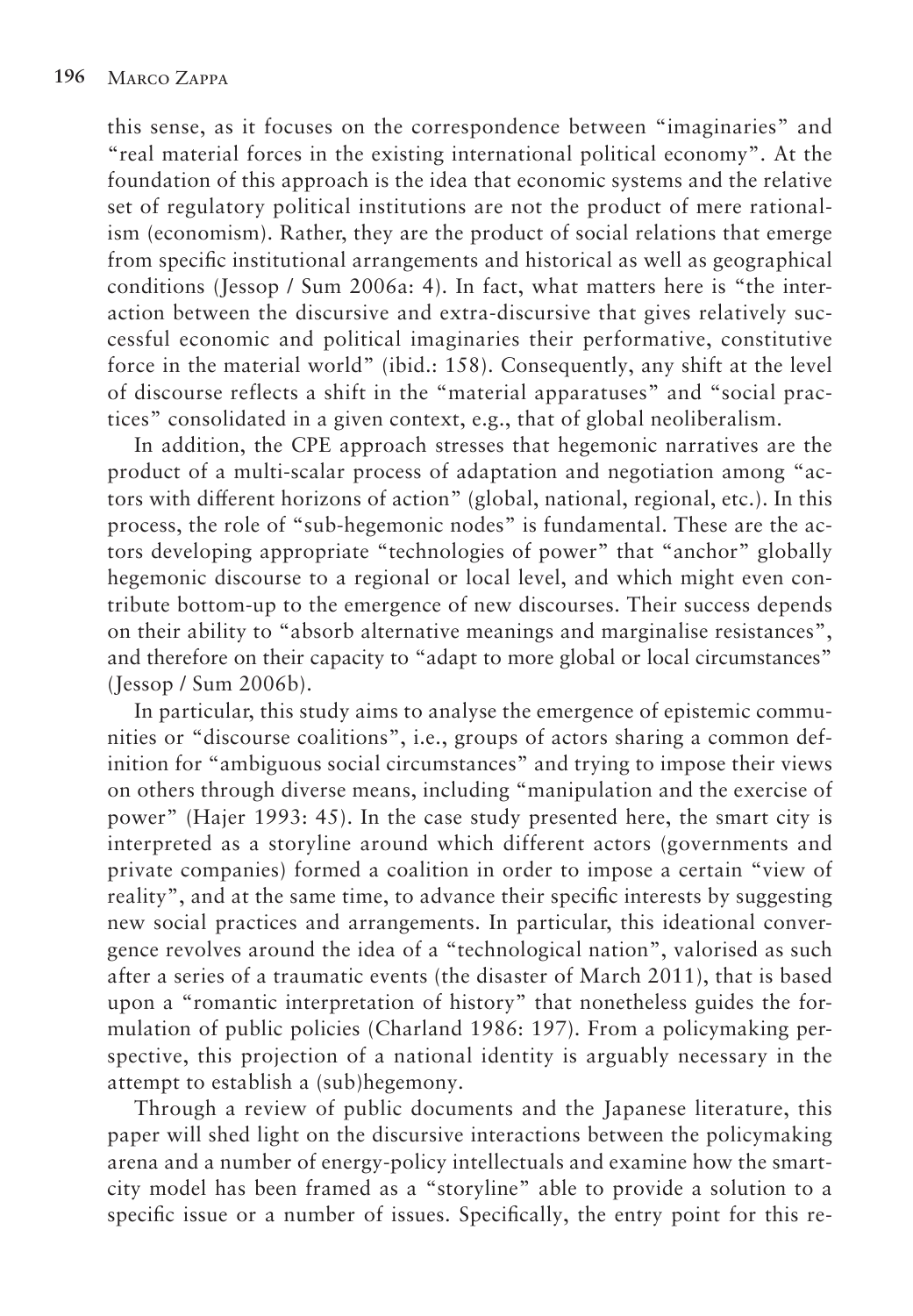search is the Ministry of Foreign Affairs of Japan (hereafter, MOFA) set of policies labelled "energy diplomacy". An analysis of these policies is presented in the final part of the paper. Energy is among the top MOFA priorities, given the ministry's task to contribute to national security through diplomacy and international cooperation. Assuming the existence of a network of entrenched relations among ministries and government agencies, this paper aims at describing the Government of Japan (GOJ)'s energy policy shifts in the last decade and the agency of experts and energy intellectuals, particularly after the historical disjuncture of March 2011. To this end, we have conducted a content analysis of the work of influential energy experts and GOJ energy and innovation strategies before and after the Fukushima nuclear incident. Focusing on keywords and recurrent themes, the study underscores paradigm shifts (albeit partial) in the public and official discourse on energy and environmental sustainability, and, consequently, the inclusion of such themes in foreign policy.

#### **3. A new imaginary of the city**

In 2018, 4.2 billion people lived in cities – approximately 55% of the total world population. By 2050 the ratio will increase to 68%. Today 70% of global wealth is produced in cities. However, urban areas are also responsible for more than half of total global energy consumption and waste production, with dramatic consequences for the natural environment (Van Beurden et al. 2019).

In its effort to promote sustainable development and tackle the current environmental crisis, particularly after the launch of the Sustainable Development Goals (SDG) in 2015, the UN has integrated the concept of "smart city" into its policy guidelines regarding urban development. Since the United Nations Conference on Housing and Sustainable Urban Development (Habitat III) held in Quito in October 2016 and the adoption of a New Urban Agenda, the concept of "smart" has been consistently associated with that of "sustainable". However, despite the general vagueness of this new model of urbanisation, official definitions stress the importance of the use of information and communication technologies (ICT) to make urban spaces more efficient, and also economically, socially and environmentally sustainable, in an attempt to increase the quality of life of present and future city-dwellers.<sup>5</sup>

Such a shift toward an "efficient" and citizen/customer-oriented idea of city testifies to the emergence of a new imaginary, and its relative narrative, about

<sup>5</sup> See for example the definition provided by the Focus Group on Smart and Sustainable Cities of the International Telecommunication Union (ITU), a specialised agency under the UN Economic and Social Council (ITU FG-SSC, UN 2015).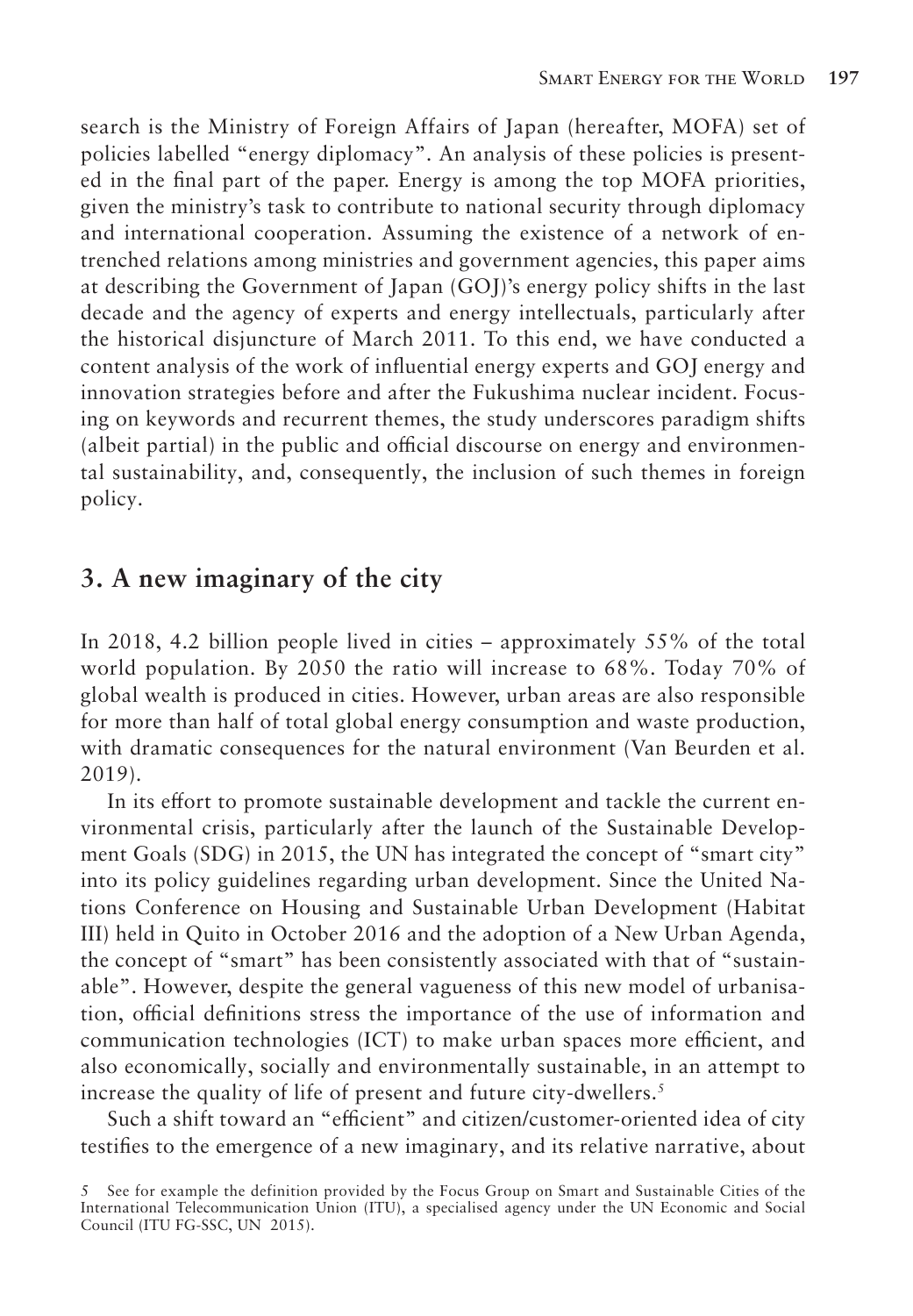cities in the second half of the 2000s. Particularly after the 2008 global financial and banking crisis, a wave of financial austerity in large parts of the global North led city administrators to direct efforts toward the attraction of global private capital, resorting in certain cases to the privatisation and corporatisation of public urban spaces (Hollands 2015).<sup>6</sup>

Like other major developed economies, the Japanese government adopted the smart-city model as part of its energy and environment strategies in the last decade for very practical reasons. The March 2011 disaster was certainly a "crucial disjuncture" in this transition (Samuels 2013). According to one definition provided by the GOJ, a Smart city is

a sustainable city or region where issues intrinsic to urban areas are managed (planned, prepared, managed and run) using new technologies such as the ICTs. At the same time, it is a city or region where overall optimisation of the city activities is devised. (MLIT 2018)

In addition to renewable energy sources, a smart city is fundamentally datadriven and employs cutting edge information technologies in view of "the realisation of efficient management and deployment of the city infrastructures and services, while improving the residents' quality of life" (MIC 2018).<sup>7</sup> Ideally, such a city is the hub for the creation of new products and services that may contribute to growth of the local economy.

To date, more than 104 smart city/smart community projects are ongoing in Japan (CO 2019). The majority of them (63) are implemented by the Cabinet Office's Bureau for the Promotion of Overcoming Population Decline and Vitalising Local Economy under the scheme for the implementation of a "near future technology-based society" (*kinmirai gijutsu shakai*). This programme, inspired by the UN SDGs, aims to enhance the use of ICTs (Internet of Things, 5G connectivity, self-driving vehicles, etc.) to solve local issues with the support of ad hoc regulations (CO 2019).8 The Ministry of Internal Affairs and Communication (MIC) is in charge of 35 other projects which are more strictly focused on ICT deployment for data collection and analysis to improve resi-

8 Projects managed under this scheme also comprise the so-called "environment cities" (*kankyō shīti*), "environment model cities" (*kankyō mōderu shīti*) or "SDG model cities" (CO 2019).

<sup>6</sup> Citing growing public mistrust against governments all over the world, IBM, for example, maintains the need for the public sector to "embrace new technology, processes, ideas, and workforce skills" in order to better respond to the citizens' needs and demands as efficiently as private companies (IBM 2019). Such a marketing strategy has been relatively successful. Hollands, for instance, estimates that between 2009 and 2013, IBM generated 3 billion dollars from its smarter city initiative (Hollands 2015: 69). Tech companies have also shown particular flexibility in adapting their offer to emerging issues such as migration and border control, climate change and natural disasters.

<sup>7</sup> As clearly illustrated by DeWit (2015), the GOJ does not adopt a singular definition of the smart city, rather it adopts a multifaceted description resulting from various government agencies' involvement in the identification and implementation of smart-city projects. However, the resemblance of such descriptions to those provided by major tech companies is evident. More comprehensive definitions are offered by private companies such as Mitsubishi Electric that stress the importance of low carbon sustainable power sources along with the provision of consumer-oriented control devices for maximum energy saving and emergency responsiveness (Mitsubishi Electric 2019).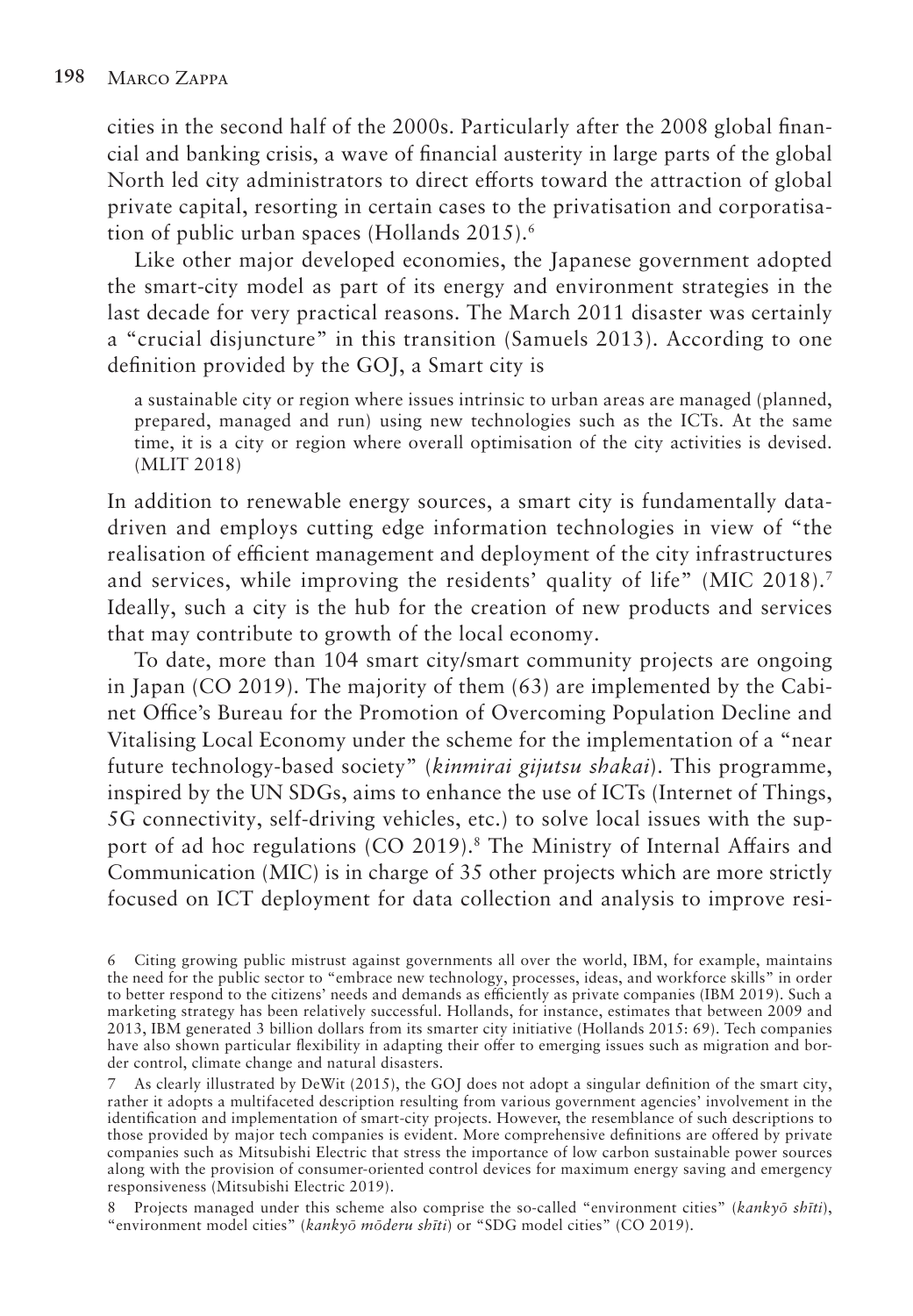dents' quality of life. This scheme includes cities such as Kashiwa, Sapporo and Takamatsu, where ICT has been deployed in disaster prevention (systems of sensors for early warnings) and tourism (bike sharing systems). The Ministry of Economy, Trade and Industry (METI), on the other hand, is the frontrunner in projects aimed at using ICTs for a better and more efficient management of energy, with a stronger focus on the business sector. The METI has sponsored projects aimed at promoting the use of renewable energy and at the creation of local energy management systems (EMS) in residential areas (such as in the Kashiwa no ha project or in Senju, in Tokyo) and energy cogeneration in commercial and business districts (Nishishinjuku), educational institutions (Chūbu University) and manufacturing areas (Ohira) (METI n.d.).

The Abe government has since incorporated the concept of smart urbanisation into its national growth strategy aimed at realising a "Society 5.0", i.e., a "super smart society" (PMO 2017). According to the strategy, the extensive employment of ICT for data collection and use in diverse sectors, ranging from car manufacturing to logistics to infrastructure building and management, is key to enhancing Japanese cities' and companies' competitiveness worldwide. In 2018, the Cabinet Office launched an expert commission aimed at the promotion of the concept of the "super city", which is conceived as an evolution of the data-driven smart city, where e-government is enhanced, e-learning is implemented in schools and services, such as public transport and garbage collection, are automated (PMO 2018).

#### **4. Rethinking energy grids in Japan: Pre-3/11 state-led efforts**

The earthquake and tsunami that hit the Tōhoku region on 11 March 2011 (3/11) prompted the GOJ to adopt policies and technologies in an attempt to enhance the resilience of urban communities and infrastructures against the possibility of a natural disaster of major proportions. The 2011 natural disaster and nuclear accident represented a "critical juncture" in contemporary Japanese history, as they provided the grounds for new narratives to arise in view of the substantial political, economic and social changes (Kingston 2012, Samuels 2013). That of the smart community, or smart city, is an elucidatory case. It shows in fact that the emergence of certain discourses and the rise of relative discourse coalitions – groups of individuals sharing the same social construct identified as a "problem" and, thus, the same storyline regarding the problem itself and possible solutions – has accelerated. In addition, it shows how little impact the differences in the political orientation of successive cabinets have had against the backdrop of a hegemonising global narrative.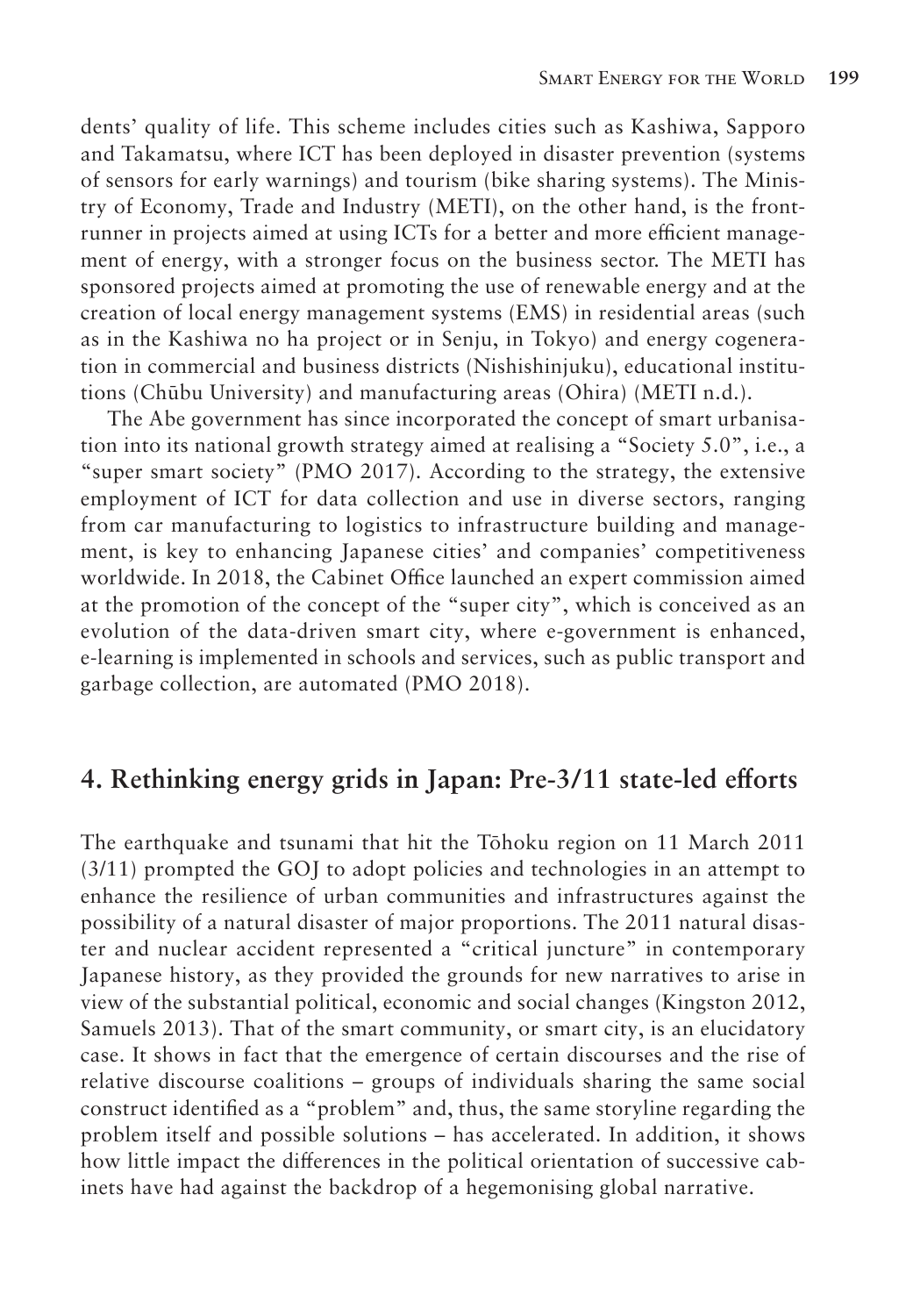Given Japan's structural lack of primary energy sources and its vulnerability to natural disasters, government bureaucrats had been struggling to find solutions to ensure energy security and to enhance the country's overall resilience to global energy crises, natural disasters and climate change well before the March 2011 earthquake and tsunami (DeWit 2015). In the aftermath of WWII, the Japanese power generation sector was re-organised into regional monopolies subject to state supervision.<sup>9</sup> Power generation was initially achieved with a combination of large, slowly operating hydroelectric power plants covering baseload consumption needs and more rapid coal-fired thermal power plants to accommodate peaks of consumption. This model suffered structural distress during the high economic growth period in the 1960s, leading to the construction of new cost-efficient oil-fired thermal and nuclear power plants. In rural areas, government subsidies fostered local acceptance of largescale energy facilities that mainly served distant metropolises and industrial parks (Berndt 2018: 131–139).

The oil crises of the 1970s prompted Japanese policymakers to rethink the country's policies in securing energy sources, but did not really affect the GOJ's industrial policy of plant and heavy machinery construction. Between the early 1970s and early 1990s, the GOJ started investing in energy conservation technologies and nurtured the domestic nuclear industry in view of its future export potential (ibid.: 144). The nuclear industry would remain central in the GOJ's energy strategies aimed at stabilising the country's energy supply at least until 2010.

With the adoption of the Kyoto Protocol in response to the new international concern about climate change, the Japanese government enacted a specific law on global warming (*chikyū ondanka taisaku no suishin suru hōritsu*) in 1998. The legislation and its successive amendments set a 6% greenhouse gas emissions reduction target by 2008–2012 and urged domestic appliances and car manufacturers to adopt world-class energy efficiency standards. It also stipulated that local governments throughout the archipelago were responsible for limiting greenhouse gas (GHG) emissions and finding viable countermeasures in accordance with their respective areas' "natural and social conditions" (Sugiyama / Takeuchi 2008: 425–26). Despite the relatively limited authority conceded by the national government to prefectures, municipalities, towns and villages on climate change, local government initiatives in this regard started appearing in the early 2000s. The launch of initiatives aimed at reducing carbon emissions by encouraging the public to use mass transportation services was accompanied by the establishment of specific regulations (in the case of Tokyo and Kyoto in the mid-2000s) requiring companies and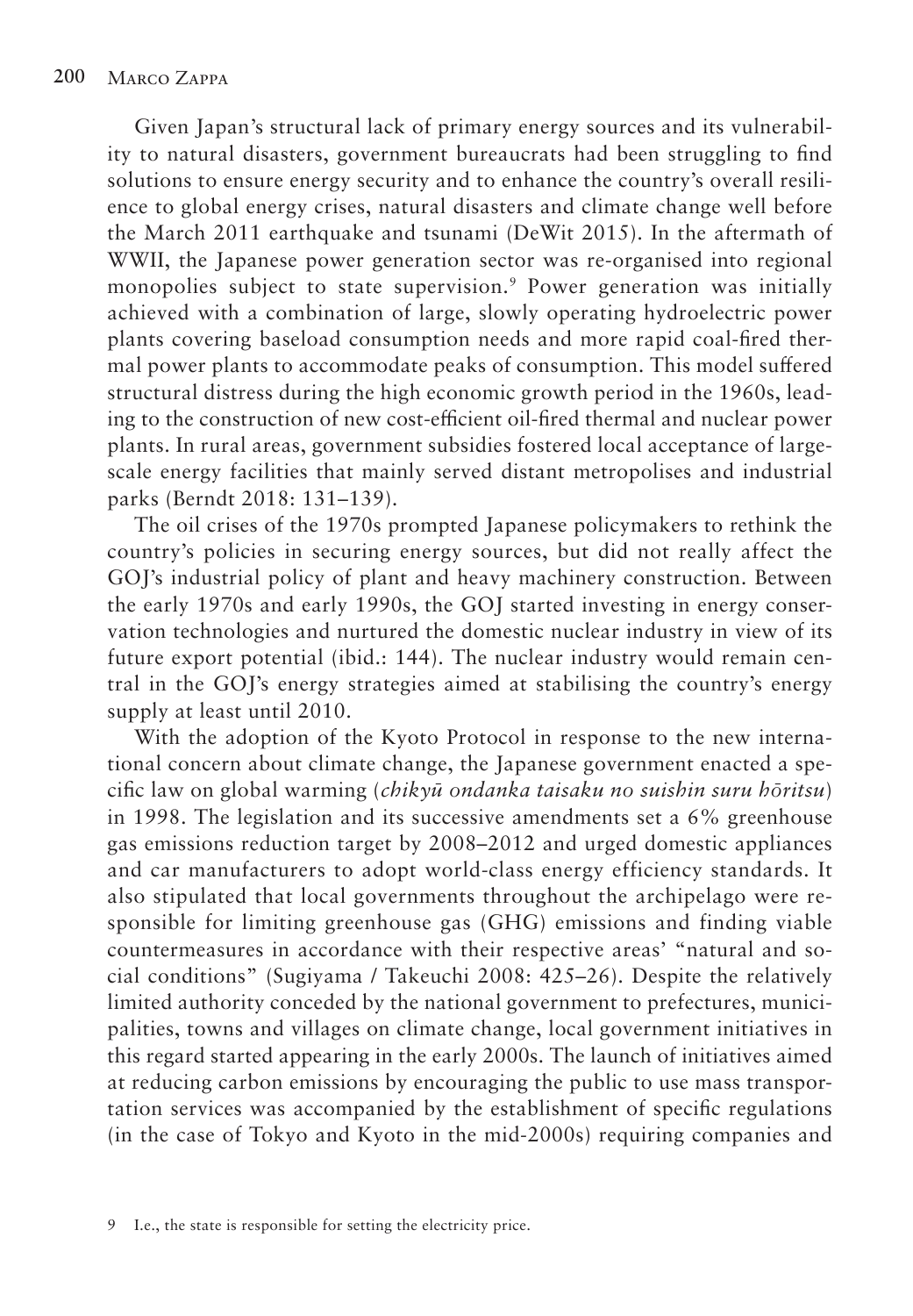businesses to adopt environmental management systems and energy efficiency measures (ibid.: 431–32).

The 2005 Aichi Expo, whose concept revolved around the relationship between man and nature, was an occasion for the display of Japanese companies' achievements in public transportation and power generation and distribution technologies, as well as examples of public-private collaboration in curbing carbon emissions. Among the Japanese companies involved, Toyota Group took centre stage. The world's top carmaker presented its efforts in the development of hybrid vehicles (specifically buses) and hydrogen technology for engine fuel supply and their practical applications in Toyota City, a town of 420,000 people located nearby the Toyota plants. At the same time, an ad-hoc power generation plant installed near the exhibition grounds by a consortium of nine companies including Toyota, Kyocera, NTT, Mitsubishi Heavy and Chūbu Electric, the regional power utility, supplied electricity and heating, generated through a mix of renewable energy sources (fuel cells powered by biogas and solar panels), to the pavilions. The power supply system was designed by a team of engineers coordinated by Kashiwagi Takao, Professor at the Tokyo Institute of Technology and one of the leading Japanese "energy intellectuals" of the last two decades (Kashiwagi 2011, DeWit 2014).

Initiatives at the local level remained key to attaining environmental policy targets even after the Aichi Expo. In 2008, the conservative Fukuda cabinet announced that Japan would cut by 80 per cent its GHG emissions by 2050 through investments in the latest nuclear power generation and carbon capture technologies. In order to encourage local governments to participate in the national strategy, Fukuda launched a contest for the best ecologically sustainable cities, which resulted in the nomination of a dozen "environmental model cities" (*kankyō moderu toshi*) and their CO<sub>2</sub> emissions reduction plans (Sugiyama and Takeuchi 2008: 428–29).

Such a state-led model area strategy for GHG reduction continued under the successive reformist DPJ<sup>10</sup>-led cabinets. Starting in late 2009, Tokyo identified four Test Projects for Next Generation Energy and Social Systems, i.e., smart cities and communities. If certain projects (Toyota, Keihanna and Kitakyūshū) were mere continuations of previous initiatives (such as the "environmental model cities"), others started from scratch (Yokohama). Each project was developed in collaboration with at least one key actor in the energy, infrastructure and tech sectors, such as Toshiba, Toyota, Mitsubishi Heavy and IBM Japan (Samuels 2013: 145). The smart-community model, based on an energy distribution model structured around a network of small-scale power distribution systems (smart grids), came to be seen as a more secure and potentially more resilient alternative to large centralised power distribu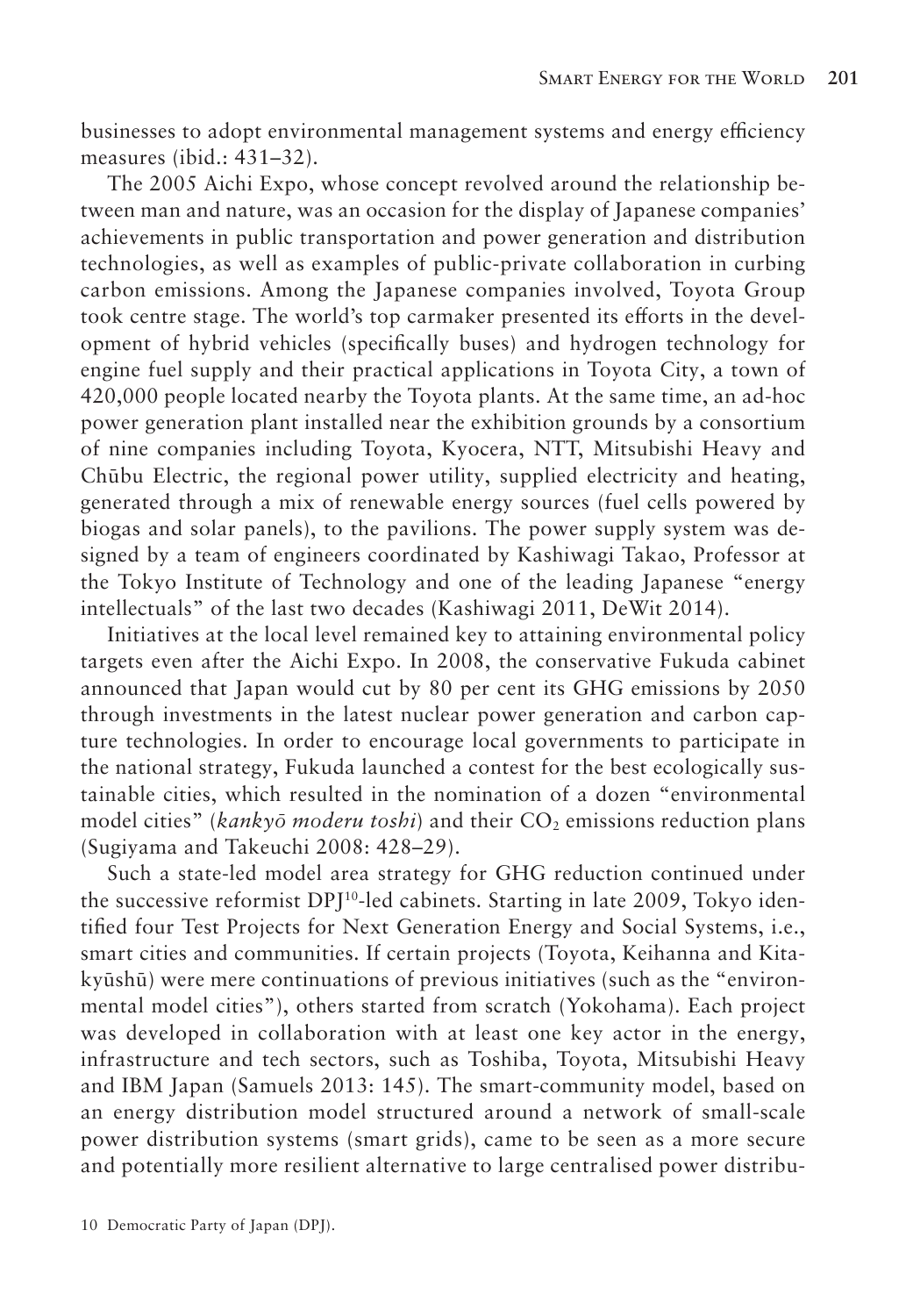tion systems.11 All the more so, if one considers the absence of connections to macroregional power distribution systems and the internal differences between Eastern and Western Japan, as opposed to the regional connections or even nationally integrated energy networks found in Europe. Concomitantly, a more compact and infrastructurally efficient model of urbanisation centred on the smart grid might help the national and local governments to tackle pressing issues such as ageing and depopulation (DeWit 2018).

Reformist sections of the METI bureaucracy were thus moving toward nurturing an alternative energy sector, aware of its export potential in the near future. The Government of Japan also created a specific budget (amounting to 126.5 billion yen) through which the METI and its New Energy Promotion Council (NEPC), established in 2008, could subsidise future projects in sustainable urban development (Pham 2014: 21–24). Table 1 summarises the contrasting views on power generation and supply, within the METI, before and after the Kyoto Protocol.

| Pre-Kyoto Protocol Dominant Model | <b>Post-Kyoto Protocol Alternatives</b>                            |
|-----------------------------------|--------------------------------------------------------------------|
| large-scale infrastructure        | small-scale infrastructure                                         |
| region-specific supply network    | integrated network (possibly inter-<br>regional and international) |
| constant baseload                 | demand-based baseload supply                                       |
| urban-rural divide                | local generation and consumption                                   |

Table 1: Pre- and Post-Kyoto Protocol views on power generation within the METI

Source: compiled by Marco Zappa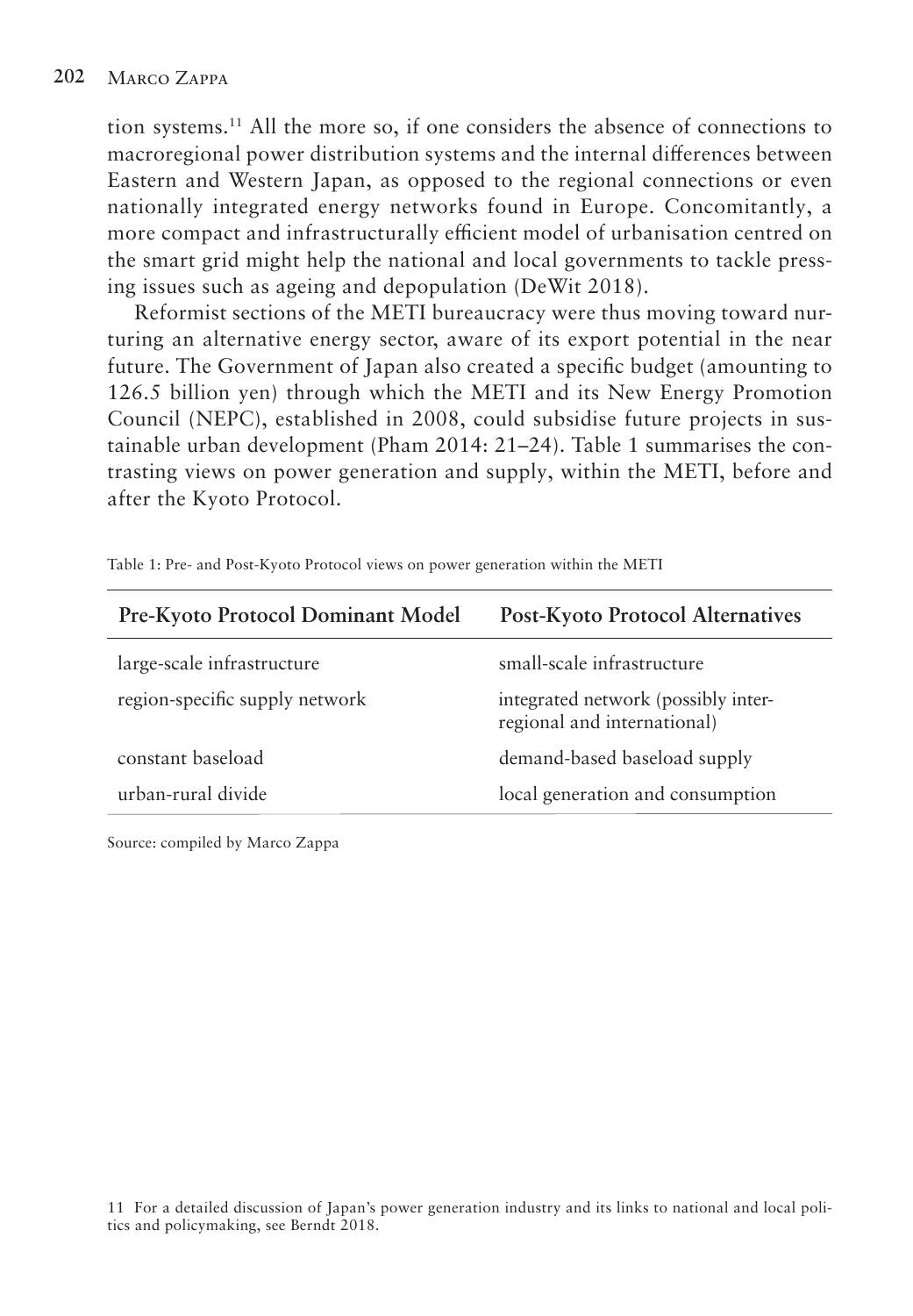# **5. The DPJ New Growth Strategy and the emergence of the "radical thinkers"**

In 2010, the DPJ-led GOJ issued a New Growth Strategy<sup>12</sup> emphasising the role of "green innovation" in the attempt to revitalise the national economy and to contribute to solving global issues. The 2010 strategy stressed the importance of enhancing Japan's strengths (such as the country's longest life expectancy, its scientific and technological advancement) to gain global leadership in the energy and environment sectors.

Priority areas were: spreading and expanding renewable energy sources along with nuclear power; developing innovative technologies for energy conservation, efficient power supply and material recycling; promoting a shift toward a low-carbon lifestyle, expanding eco-housing and transforming energy consumption habits through the adoption of new lighting technologies (such as LEDs and electroluminescent displays); promoting urban renewal and redevelopment through deregulation and green incentives; and creating eco-friendly and self-supporting local communities through the enhancement of ecologically sustainable infrastructures and mobility networks supporting local economies based on the environment, healthcare and tourism (PMO 2010: 15–17).

In this way, advancing "green innovation" through a comprehensive policy package would lead to a reduction in Japan's GHG emissions by 25 per cent by 2020 and create a 50-trillion-yen market and 1.4 million new jobs. Globally, this would curb 1.3 billion tonnes of  $CO<sub>2</sub>$ . In this effort, a collaboration between the public and private sector (*kanmin ittai*) was crucial. According to the strategy, in addition to implementing green innovation, to achieve a strong economy Japan needed to look toward Asia. With many regions in Asia confronting challenges such as urbanisation, environmental decay, falling birthrates and rapid ageing, Japan needed to be able to meet the demand for transport and energy infrastructure, waterworks, healthcare services and goods, green technologies and, broadly, know-how, to further sustain the country's economic growth in the coming decades. It is worth noting that terms like "innovation" (*inobēshon*) and "energy" (*enerugī*) occur far more frequently (52 and 48 times, respectively) throughout the New Growth Strategy than unemployment (*shitsugyō*) and poverty (*hinkon*) (12 and 1).13

<sup>12</sup> The Japanese version of the strategy document carries a subtitle that reads: "recovery scenarios toward a healthy Japan" (*Genkina Nihon fukkatsu shinario*). The rhetoric of the lost two decades is present in this document. In fact, the strategy affirms that in order to achieve a "healthy Japan", a new growth strategy was required in order to break with the past and with the old-school pork barrel politics conducted by the LDP.

<sup>13</sup> Even though the document is not specifically focused on smart cities, this result is in line with the findings of the analysis carried out by Gonella et al. (2019) on European Commission documents and with the technocratic argument put forward, among others, by Greenfield (2017).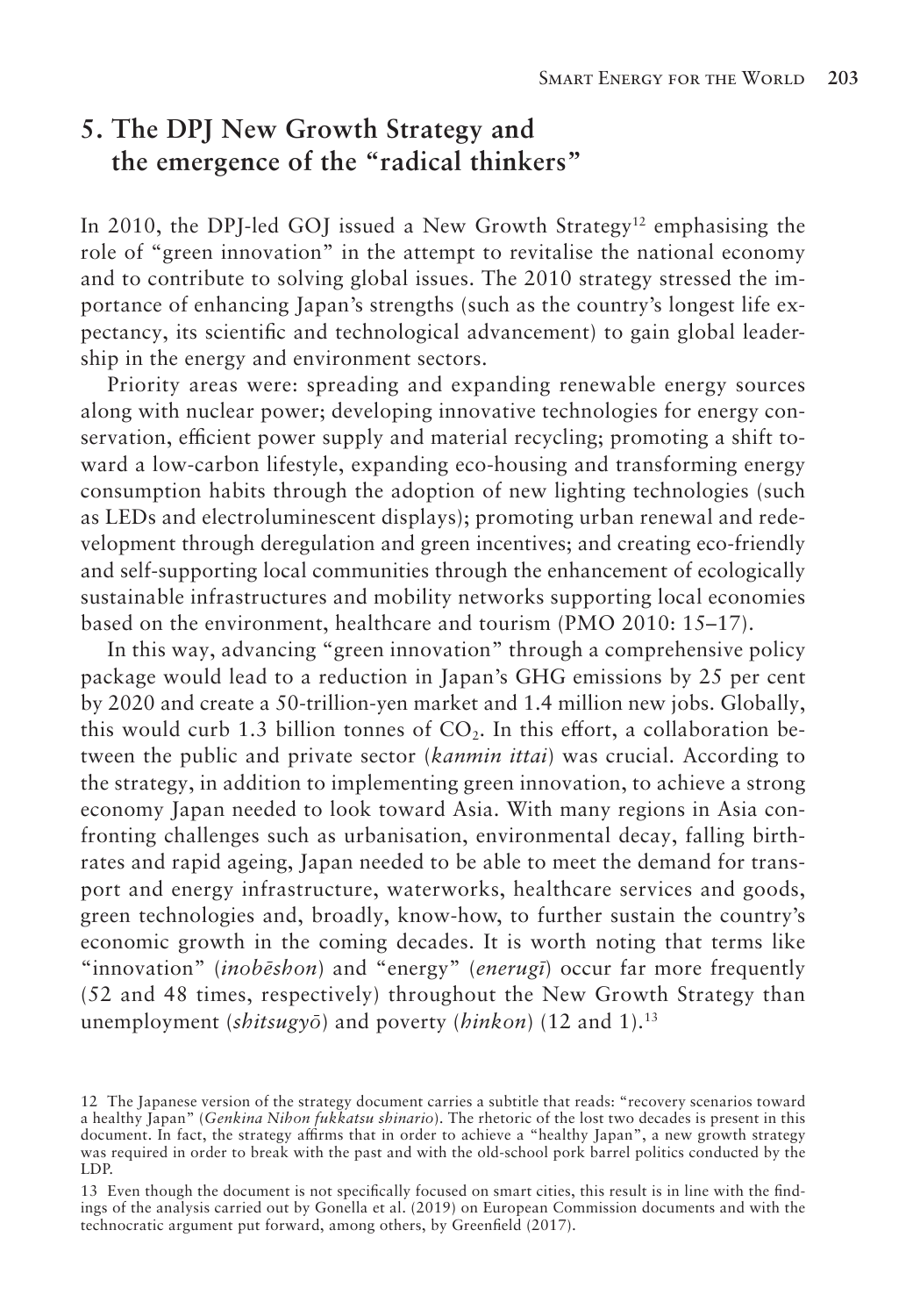Besides national and local government endeavours in drafting new energy policies, the late 2000s saw the emergence of prominent individuals advocating a large-scale paradigm shift in Japan's energy policies. As argued by DeWit (2014), "radical technocrats", like the above-mentioned Kashiwagi Takao, have been able to exert some influence on the public debate and, eventually, thanks to what could be defined as a form of "technonationalism", on actual policymaking. For instance, the largely technocratic tone of the 2010 New Growth Strategy is reminiscent of one of Kashiwagi's most influential works, published a few months after the release of the New Growth Strategy and dedicated to the Smart Revolution (*sumāto kaikaku*) (Kashiwagi 2010). In the introductory note to the book, which praises the affiliation of both former PMs Hatoyama and Kan with the Tokyo Institute of Technology (the first as former researcher, the latter as alumnus), the institution where Kashiwagi himself teaches, the engineering professor offers an optimistic look at the regime change (*seiken kōtai*) that ousted the LDP from power and might put the Japanese economy back on track. He praises the DPJ's earlier initiatives regarding the economy and environment, hoping that DPJ leaders will be able to affirm the supremacy of politics to win over the bureaucrats' cooperation in the name of "national interest" (*kokueki*) without falling into LDP-style logrolling.

Further on, the Tokyo Institute of Technology professor argues for a gradual energy paradigm shift that would not only contribute to the achievement of the ambitious  $CO<sub>2</sub>$  reduction goals set by the GOJ, but would also create new business opportunities and jobs leading to the revitalisation of the Japanese economy. One of the key elements in this transition is the spread of "smart grids", i.e., ICT-based decentralised power supply networks enabling the integration of diverse natural energy sources and a demand-based energy supply. Technological innovations of this sort could spur international cooperation with preeminent international partners, such as the US and Europe, thus contributing to the establishment of new international standards based on Japanese technology and avoiding international isolation (i.e., the "Galapagos" effect; Kashiwagi 2010: 19, 186).14 Kashiwagi also adds that many developing countries in Asia, such as China and India, have already started or will soon start looking at Japan for solutions to issues such as decarbonisation, energy supply optimisation and countermeasures against an ageing society. In particular, China is expected to complete its transition from emerging country to advanced economy in the next few decades, and will possibly turn to Japan for clean technologies (including nuclear power generation) and human resource development in the energy and environment sectors (Kashiwagi 2010: 71, 186).

<sup>14</sup> Page numbers for this book refer to the electronic edition of the text as available on Honto e-reader in full-screen visualisation.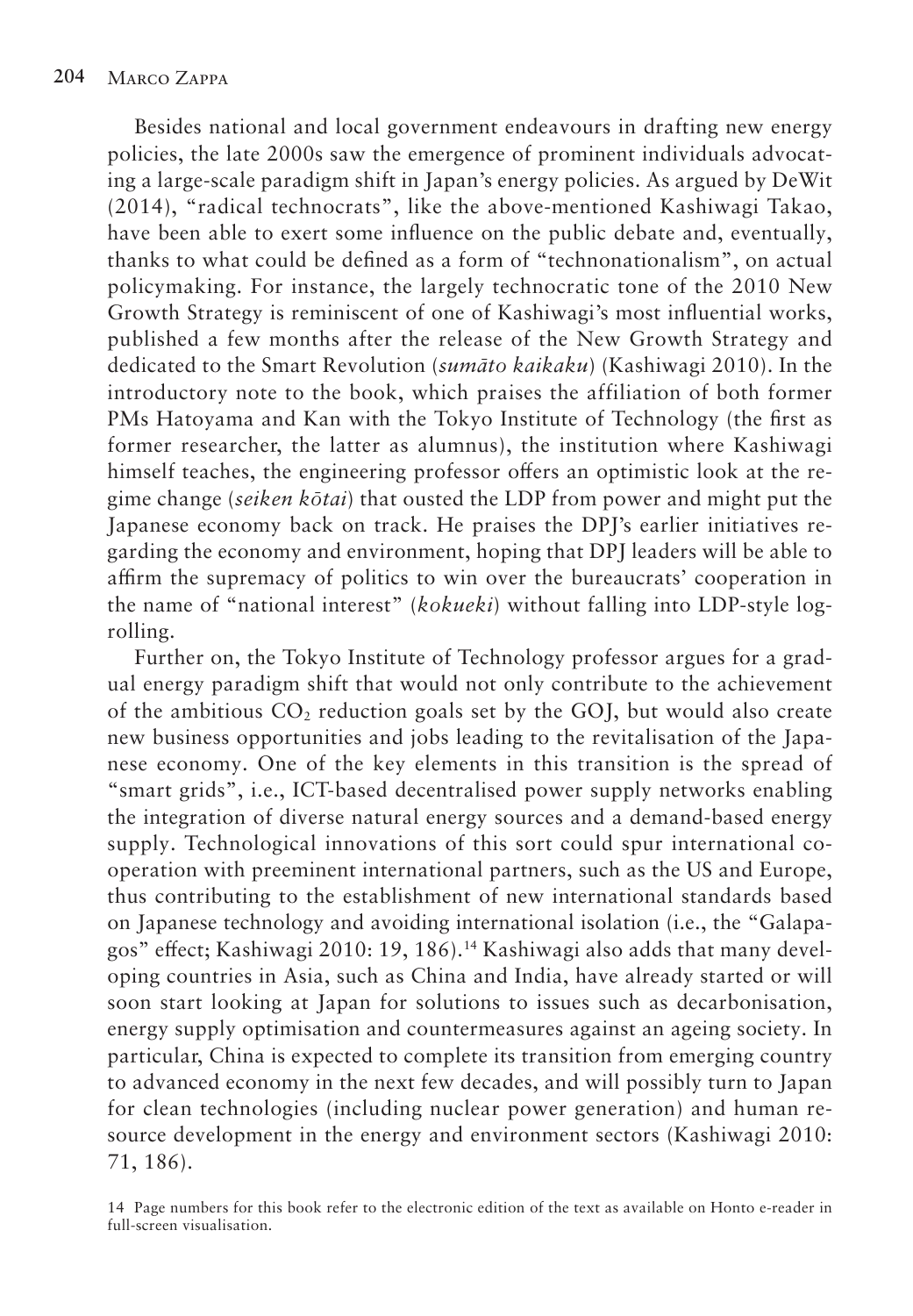#### **6. The immediate post-3/11 technonationalistic solutions**

However, it was in the aftermath of the 2011 nuclear accident that new energy generation and supply models became more popular. Following the meltdown of three reactors at the Fukushima Daiichi nuclear plant, the GOJ opted for a phase-out of all 54 of the country's commercial nuclear reactors. This decision would lead to a drop of almost 20 per cent in Japan's power generation capacity. Against this backdrop, the GOJ took steps towards reducing the demand for electricity and diversifying the sources of energy supply, while also drafting power system reform plans and strengthening standards and regulations in the nuclear sector (Duffield 2016). The GOJ swiftly passed a law on renewable energies, introducing a feed-in tariff in order to promote the spread of private and mass systems of power supply generated by renewable sources (METI 2012, Samuels 2013). On top of this, one year after the 3/11 events, Tokyo put out an energy and environmental strategy based on the idea of a nuclearfree society (*gempatsu ni izon shinai shakai*; Committee for Energy and Environment 2012).

These moves aimed to respond somehow to the growing public distrust toward nuclear energy (Kitada 2013). Against this background, the government turned to experts for policy advice. For example, another renowned energy intellectual, former President of the University of Tokyo and chairman of the Mitsubishi Research Institute Komiyama Hiroshi, came to the fore urging the cabinet to accelerate the adoption of a new national energy strategy based on energy conservation. At a hearing with the House of Representatives (HOR) Special Committee on Science, Technology and Innovation, Komiyama maintained the need to "use" the earthquake- and tsunami-stricken areas as spaces to carry out "social experiments" in terms of the application of technological innovations that might eventually help Japan move from a 20th-century model of industrial and social arrangements (increased production through an increased energy supply) to a 21st-century one (based on green innovation, smart technology for maximum energy efficiency, tourism and service sector development). According to Komiyama, who shortly after the 3/11 disaster was appointed president of the Miyagi prefectural assembly for disaster recovery, the key to the region's recovery and to Japan's "re-creation" (*saisōzō*) is investment in broadband connectivity and ICT-technologies – the foundations of the smart communities envisioned by the government – in a fiscally deregulated environment, i.e., through the identification of recovery special zones (*fukkō tokku*) where local governments take the lead.

More specifically, in drafting his vision for the year 2050, Komiyama depicts a country that through energy saving and resource recycling is able to become fully self-sufficient (*shigen jikyū kokka*) and lead the world in a global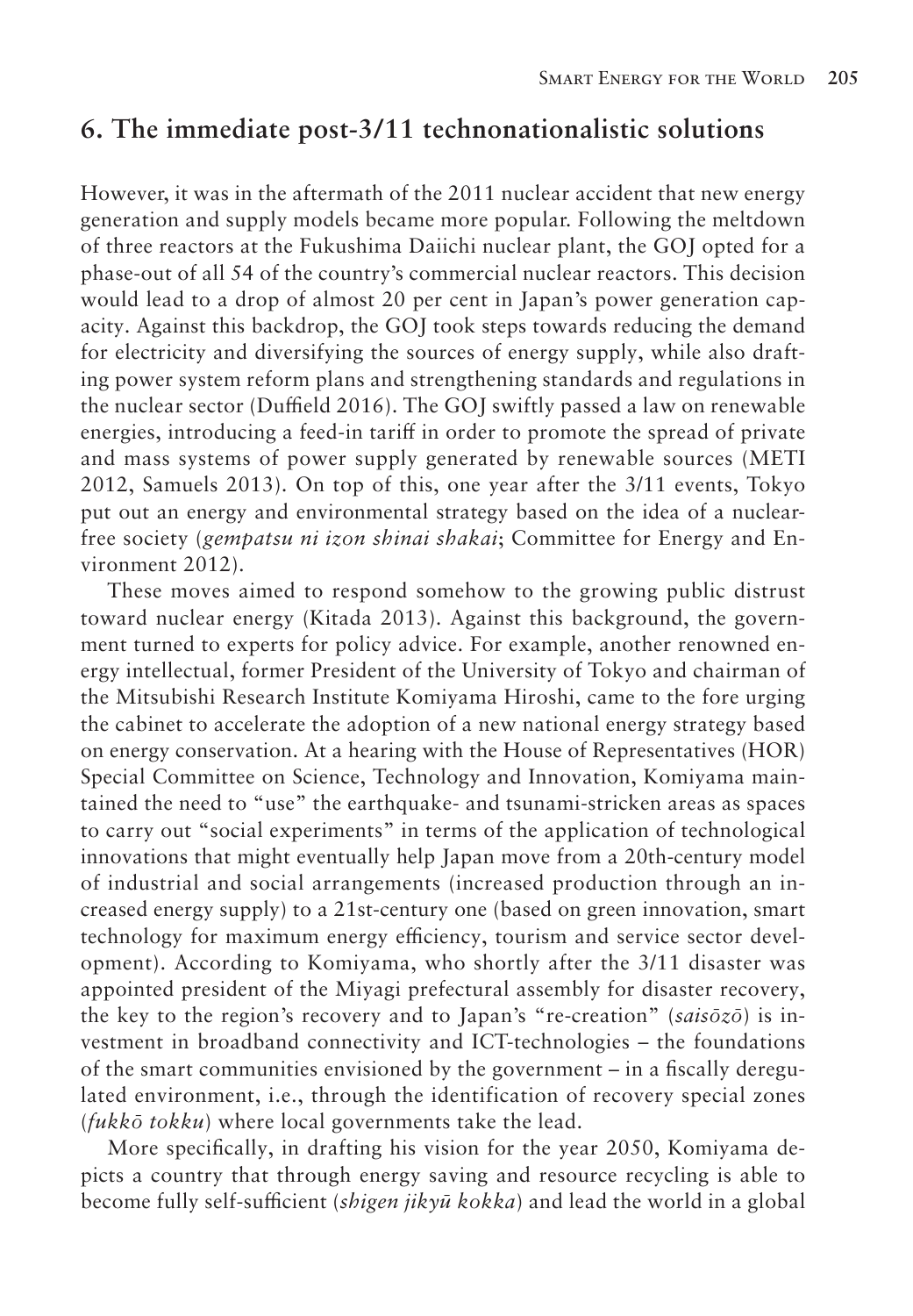energy transition (HOR 2011). Even though he did not touch upon the topic during the hearing with the HOR Special Committee, Komiyama believes that Japan has the capability if not to lead the world, then at least to become Asia's intellectual and technological leader in the 21st century. In his 2011 book *Japan's Re-creation*, much in the same vein as Kashiwagi, Komiyama states that Japan has the advantage of being confronted with issues such as a scarcity of natural resources, environmental decay and an ageing society in advance of other emerging Asian countries. Technologies and know-how developed in Japan can be utilised to solve such issues and eventually be exported to neighbouring countries and peoples when needed. This might be Japan's greatest contribution to the history of humankind (Komiyama 2011).

In this context, the debate on Japan's energy and environment plans expanded to include businesspeople and local administrators. In particular, a few weeks after the disaster, a bloc of renewable-supporting entrepreneurs led by Softbank founder and CEO Son Masayoshi, backed by a number of prefectural and municipal leaders, emerged and attracted national attention. On the one hand, local politicians, such as Kanagawa governor Kuroiwa Yūji, started pushing an agenda for renewable sources based on local energy autonomy and cashed in on public distrust against regional energy utilities and the national government (Kuroiwa 2013). On the other hand, Son successfully vouched for state measures aimed at favouring the development of photovoltaic power generation through government subsidies<sup>15</sup> and started envisioning his own technonationalistic view, well exemplified by the idea of an "Asian super grid" (Japan Renewable Energy Foundation 2012). This is the name that the telecommunications entrepreneur gives to a multinational energy supply network through which Japan could buy energy generated in comparatively larger quantity and at a lower price in Mongolia or any other country in the region, and sell domestically generated renewable energy abroad:

[The Asian super grid] would connect many countries in Asia through cables and promote the exchange of power generated from natural sources. If we manage to build it, we would solve problems such as the high generation costs, limitations to supply and instability. [...] It implies producing energy from natural resources across Asia, and sharing it according to each country's needs using a continental power network [...] Possibly, even in Japan in the near future, we will develop magnificent solar power technology and will be able to supply it at a low cost and in great quantity. We could sell this energy to other Asian countries, thus transforming Japan into an energy-exporting nation. (Japan Renewable Energy Foundation 2012: 20–22)

Even though Son presents his vision as a win-win strategy, Japan would be the greatest beneficiary, for it would definitively renounce nuclear power and would

15 The GOJ was receptive and a year later approved a feed-in-tariff scheme aimed at favouring the distribution of renewable-generated energy, in particular solar, in the national grid (METI 2012, Samuels 2013). Also, the GOJ drafted an energy and environmental policy based on the idea of a nuclear-free society (*gempatsu ni izon shinai shakai*; Committee for Energy and Environment 2012).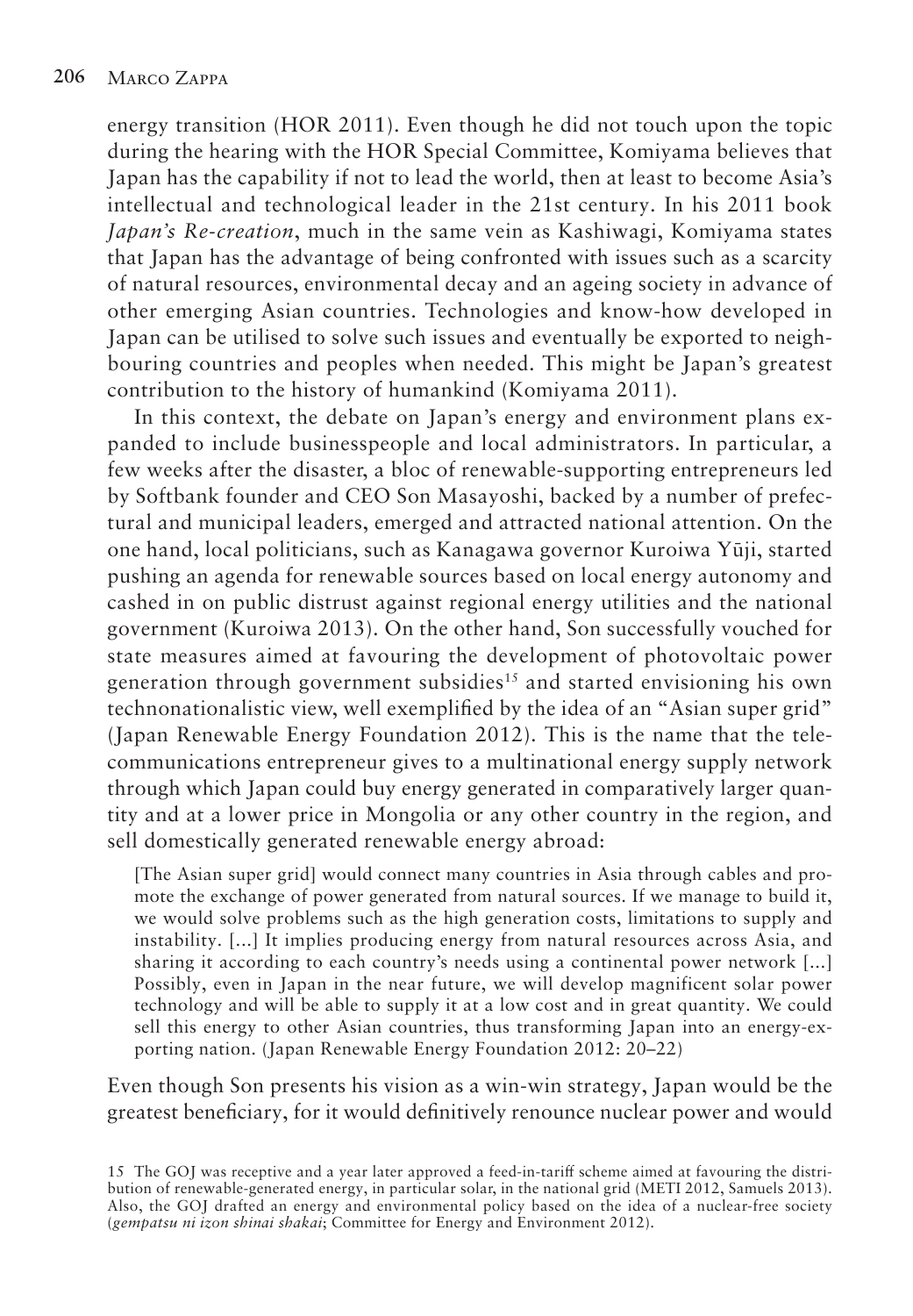take the lead of the project, giving Asian countries the chance to become energy exporters.

Embedded in this plan is a sort of "reification" of Asia, viewed as a land of infinite opportunities and resources, and at the same time, a hierarchical vision of the system of international relations in the region with Japan at the top (Tamaki 2015). However, as discussed above, such an understanding of Japan's position is not uncommon among other energy intellectuals and, as it will be shown, still somewhat informs the GOJ's approach to international cooperation in the smart-city technology sector.

# **7. Energy and environment policies under the second Abe cabinet**

The DPJ's ambitious "zero nuclear by 2030" policy, launched in the aftermath of the March 2011 disaster, was scrapped upon the return to power of the Liberal Democratic Party (LDP) and the current Japanese Prime Minister Abe Shinzō. However, the new conservative cabinet did not abandon the idea that new energy and environmental technology could contribute to the country's national and local economic recovery. In addition, it is worth noting how the government has successfully integrated revisionist views on energy and the economy, such as those of Kashiwagi and Komiyama, into its official policies.

In fact, while proposing a gradual return to nuclear energy, in 2014 the Abe cabinet adopted a new Strategic Energy Plan based on the concept of an energy mix, a combination of traditional energy sources (including nuclear) and renewables.16 Even though the paper did not set any specific long-term targets for the contribution of each type of energy source in the energy mix (Duffield 2016), the GOJ's plan to trigger economic growth in peripheral regions by increasing the ratio of power generated through sustainable sources was clear. Furthermore, in the third paragraph, section 2, of the document, the GOJ reaffirmed the importance of establishing an "advanced energy-saving society and smart and flexible consumer activities" (*tettei shita shōenerugī shakai no jitsugen to, smāto de jūnanna shōhi katsudō no jitsugen*) promoting the use of high-performance insulation materials for heat conservation in the construction sector; power-efficient lighting equipment, electric appliances and cars; and the introduction of energy management systems for businesses. The 2014 strategy stresses the importance of a smart energy supply (based on

<sup>16</sup> The strategy officially reinstated Japan's nuclear energy policy. The restart of idled reactors could be allowed only after safety inspections by the Nuclear Regulation Authority. In 2015, the GOJ finally set targets for the nuclear share of energy production to be 20 percent of the total (that is, pre-3/11 levels), as against 22 for renewables.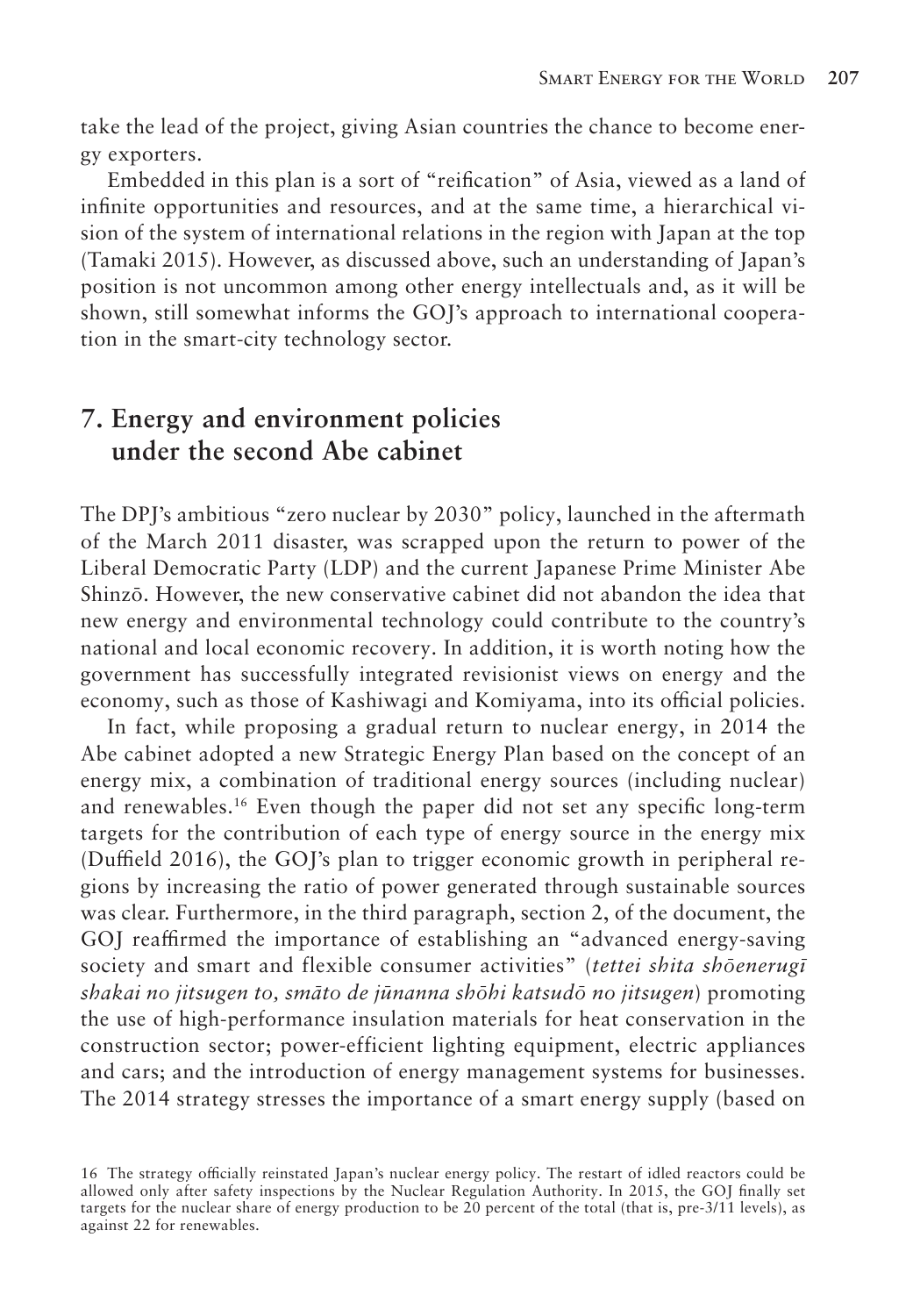actual demand) and set specific targets (such as the 100% switch to LED lighting and an increase by 50%–70% of next-generation vehicles by 2030).

Earlier in 2013, the Cabinet Council for Science Technology and Innovation, chaired by PM Abe, had expressed the intention to make the draft of a new national plan for environment and energy technologies one of the GOJ's top priorities and to make it an integral part of the country's continual diplomatic efforts (CO 2013). In order to do so, the council had to take on a leadership and coordination role in two state programmes aimed at promoting strategic scientific and technological innovation: the Cross-ministerial Strategic Innovation Promotion Program (SIP) and the Impulsing Paradigm Change through Disruptive Technologies Program (ImPACT). Particularly, the SIP aims at answering "critical social needs" and "offering competitive advantage to Japanese industry" by facilitating coordinated research and development activities among government, enterprises and universities. It operates under a 50-billion-yen budget (2017) and has launched 23 issue-based programmes,<sup>17</sup> including innovative combustion technology, next-generation power electronics, automatic driving systems, infrastructure maintenance, the enhancement of societal resiliency against natural disasters, big data and cyberspace technologies, cybersecurity, technologies for next-generation smart agriculture and energy systems toward decarbonisation.18 Programme directors are chosen from both academia and industry. Specifically, the decarbonisation programme is directed by Kashiwagi Takao, whose "radical" positions on power generation have gained popularity since the late 2000s.

The METI-sponsored smart community development and energy conservation plans launched under the DPJ were not shelved. On the contrary, while insisting on the role of nuclear energy in the best energy mix, the LDP-led government chose to "maximise opportunities" in the green and smart technologies sector.<sup>19</sup> To this end, the Abe cabinet in coordination with the Keidanren decided to accelerate the "smart communities" initiatives initiated prior to March 2011. Proof of this acceleration is the rise in ministerial budgets and government expenditures in this sector over the last eight years. For example, METI's budget requests to support energy efficiency and conservation initiatives (through the development of new technologies for hydrogen utilisation) have grown steadily from 2014 to 2019. They amounted to nearly 243 billion yen in 2015, 323.4 billion in 2018 and 501.5 billion for 2020 (DeWit 2015).20

19 DeWit 2014, 2015, 2018; Samuels 2013:

20 In particular, DeWit (2014) points out that Tokyo Institute Technology Professor and government advisor Kashiwagi Takao has been one of the key figures in this transition. Kashiwagi is in fact the designer of the first Japanese "smart community" presented at the Aichi world fair in 2005. For an exhaustive description of Kashiwagi's role in the draft of Japan's energy and growth policies see DeWit 2014 and 2018.

<sup>17</sup> 11 in the first 2014–18 period, 12 since 2018

<sup>18</sup> An exhaustive list of the issues is available in English on the Cabinet Office website, https://www8.cao. go.jp/cstp/panhu/sip\_english/sip\_en.html (accessed 25 September 2019).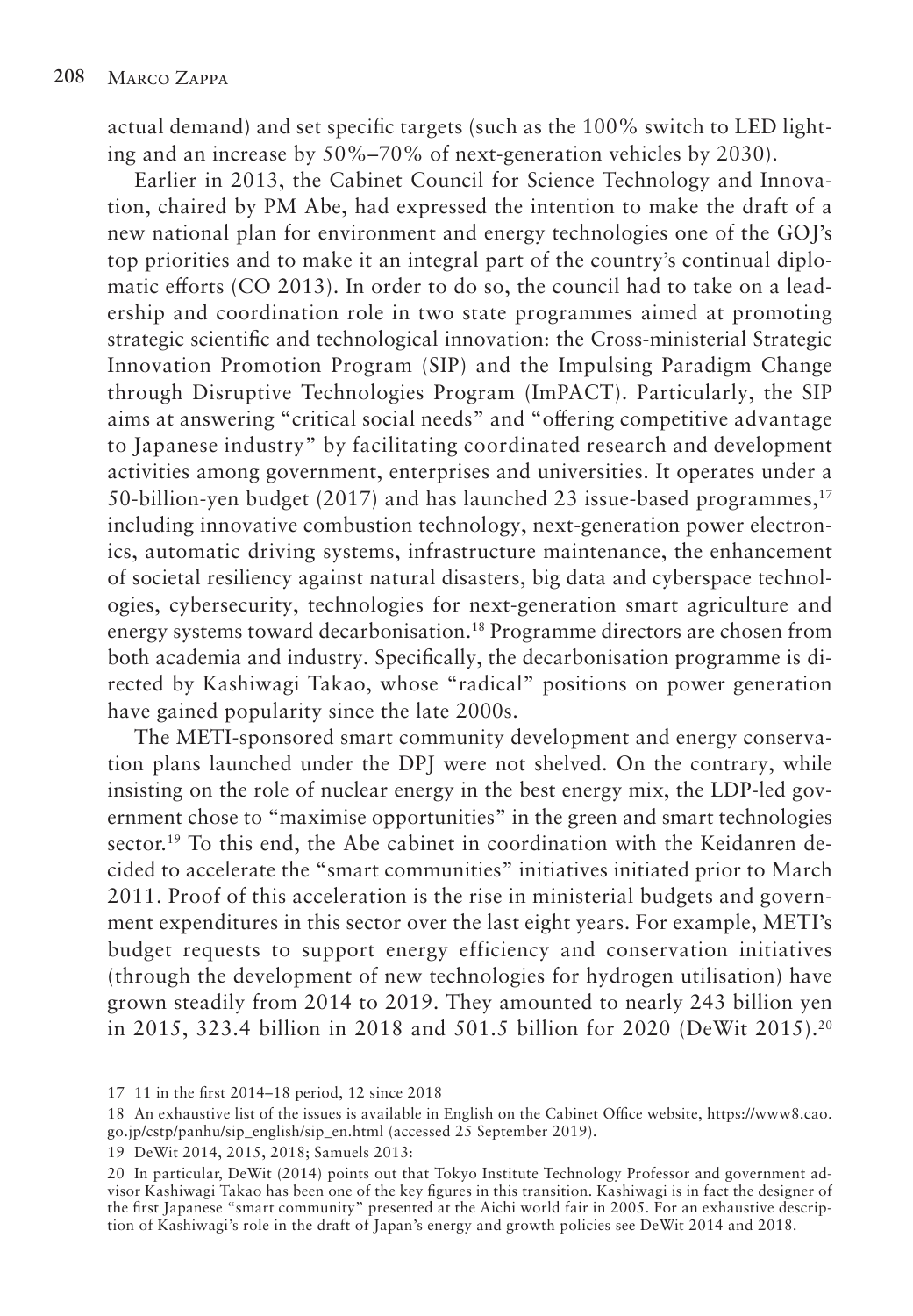Thus, as was the case for the nuclear sector in the previous two decades, the GOJ aims at developing a domestic economy of scale centred on defined "green energy" technologies and eventually meeting demand from overseas (Berndt 2018: 144). To foster growth in external demand is the task of both the METI and the MOFA, whose role will be discussed in the following section.

#### **8. Smart cities as a tool of foreign policy**

As illustrated above, the 3/11 events accelerated the articulation of new energy distribution and use models by the Japanese government for domestic purposes. Japan's commitment to the UN Sustainable Development Goals and the 2015 Paris Accord<sup>21</sup> while promoting the adoption of Japanese technologies abroad provided the background to the enhancement of GOJ's outbound public-private coordinated initiative on the smart city.<sup>22</sup>

In his address at the COP21 in Paris in 2015, Japanese PM Abe put forward his cabinet's priorities for complying with the agreement. Preference would be given to initiatives designed to strengthen developing countries' resilience to climate change and to provide a good quality of life for their people. For instance:

We will bring Africa clean power using geothermal energy from the centre of the earth. We will bring light to those areas left out of power networks. We will pass down the lessons learnt by Japanese cities to developing countries in Asia where cities are experiencing a rapid growth of their populations. We will make sure that the peoples of the island countries in the Pacific can take refuge hours before a typhoon hits, providing early warning equipment and know-how. These are all sectors where Japanese enterprises have developed the best solutions after years of efforts. We will always be there to help whoever needs it. (PMO 2015)

This quote exemplifies the willingness of the GOJ to offer assistance to developing countries struggling to mitigate the effects of climate change by sharing Japan's "experience" and state-of-the-art technologies. It also reveals the GOJ's ambition to become a regional and global intellectual and technological leader as also argued by energy intellectuals such as Kashiwagi, Koyama and Son. In other words, this quote signals the existence of a shared "storyline"

<sup>21</sup> Member countries agreed to contain global warming within the  $2^{\circ}C$  threshold.

<sup>22</sup> The private sector has been particularly responsive to this transition at the level of public discourse. Sumitomo Corporation, one of the largest Japanese trading companies, was among the actors that saw a business opportunity in the export of smart city technologies. In light of traumatic natural events such as the 2011 Japan earthquake and tsunami, as well as the emergence of global issues such as the constant increase in the global population, the uncontrolled growth of cities, ageing, the use of natural resources and so forth, in his 2012 inaugural address former Sumitomo president Katō Susumu encouraged his employees to work for "the realisation of the smart city toward a recycle-oriented society" and "the establishment of a new lifestyle in accordance with the ageing of many societies around the globe" in response to the "new needs" that societies around the globe will experience in the future (Katō 2012).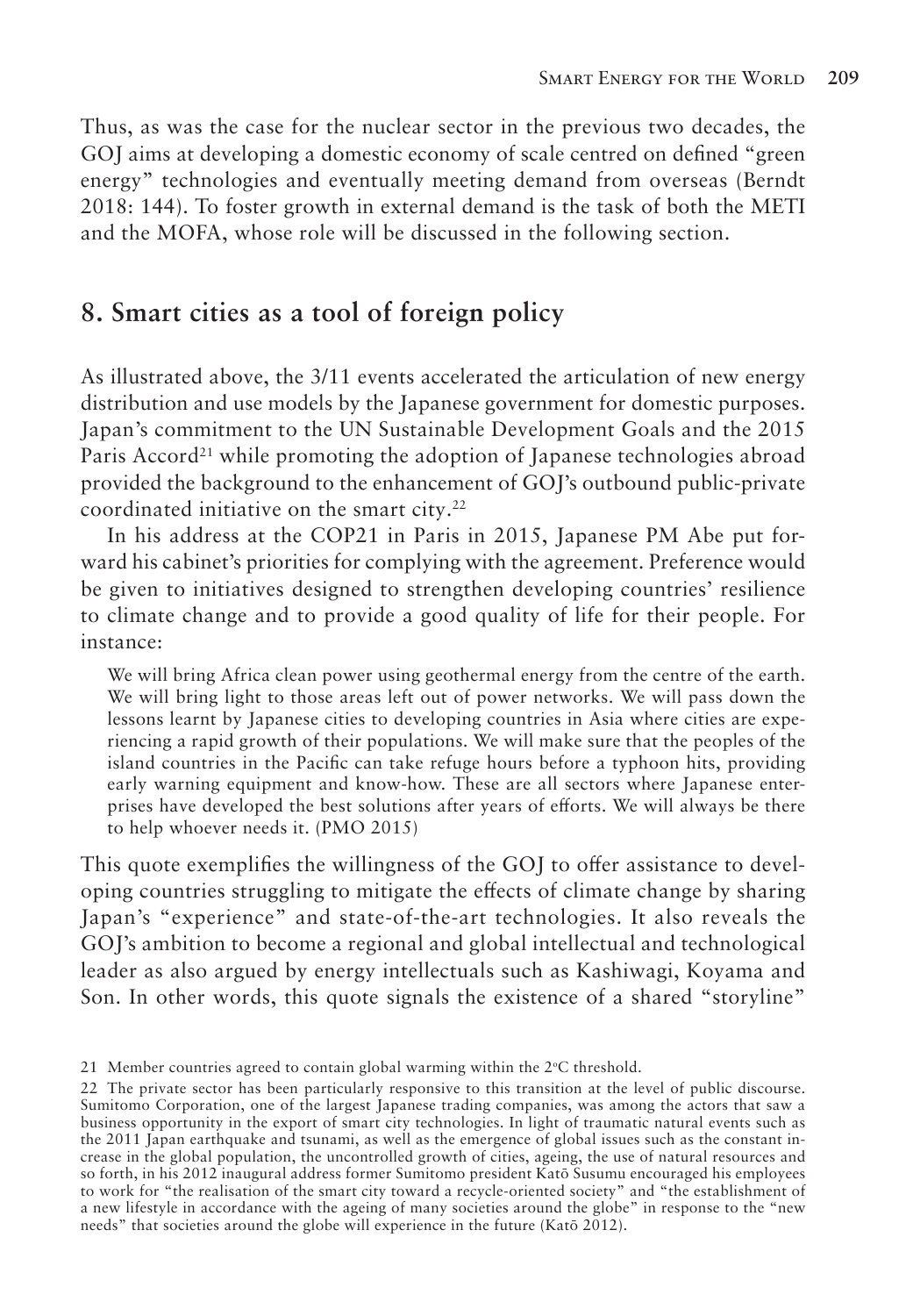concerning the role that Japan must assume in order to help to solve global issues.

A key public actor in this process has been the Ministry of Foreign Affairs. After its 2006 comprehensive reorganisation, the Japanese government opened a Climate Change Division within the International Cooperation Bureau in order to foster better cooperation with other ministries in charge of energy and environmental issues, specifically the METI and the Ministry of Environment. In September 2015, the Ministry appointed a ministerial advisor to support MOFA's activities in "science and technology diplomacy", signalling the growing importance of this sector to the country's international cooperation efforts. Foreign Minister Kishida Fumio nominated materials engineer and University of Tokyo Professor Kishi Teruo for the post. Kishi is another preeminent member of the Strategic Innovation Promotion Program, in charge of two programmes: Structural Materials for Innovation and Materials Integration for revolutionary design system of structural materials. In his function as scientific advisor to the FM, in addition to organising conferences and study groups with scientists and experts of all fields, Kishi took part in several international summits contributing to ministry network-building activities. He also helped to draft strategy papers, such as a "roadmap" on technological innovation for SDG achievement later adopted at the 2017 G20 summit meeting in Osaka (MOFA 2019a).



Figure 1: Distribution of Bilateral ODA by Sector, in per cent (2013 vs 2017)

Source: Compiled by author based on data from MOFA 2014a and 2018a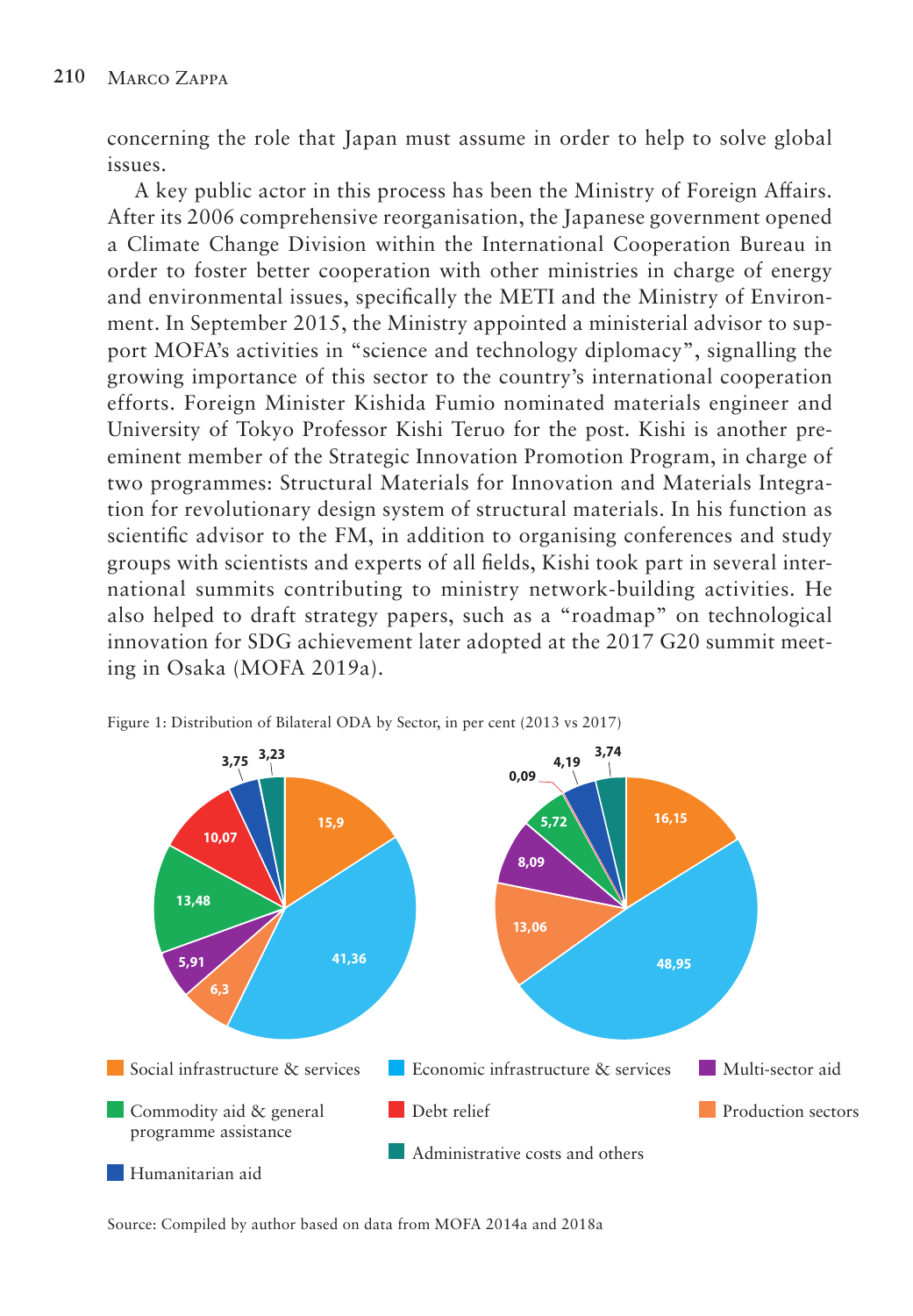In particular, the promotion of smart-city solutions to ODA recipient countries has intensified. This development can be traced by studying Japan's ODA disbursements before and after 2015. In 2013, 40% of the total outlay of 17.3 billion dollars in bilateral aid was allocated to economic infrastructure and services (comprising energy and transportation) and 10% to multi-sector aid (i.e., environmental protection). In 2017, the ratio was up in both sectors, by 51% and 15%, respectively.

One of the tasks of the ministry is to contribute to the country's national security (and specifically energy security) by gathering information from across the globe, using its network of embassies and Japan International Cooperation Agency (JICA) branches. Its initiatives in the energy sector constitute the so-called "energy diplomacy" (*enerugī gaikō*; MOFA 2019b). Japan's foreign ministry acts in accordance with the national energy strategy, summarised in the expression 3E+S, i.e., Energy Security, Energy Efficiency, Environment, plus Safety. The MOFA undertakings are, however, concentrated on the contribution to the UN-led global effort against climate change and on support for the improvement of global access to energy. According to a 2019 pamphlet, between 2013 and 2017, the ministry invested nearly 13.5 billion dollars in energy-related cooperation (the largest donor among OECD countries), 3 billion of which has been in renewables (MOFA 2019: 4). Since 2017, FM Kōno Tarō, previously a detractor of LDP's conservative energy policies after 3/11, has promoted a more comprehensive diplomatic approach to environmental issues. For instance, at the International Renewable Energy summit in 2018, Kōno specified that he was committed to making Japan a global leader in the global energy shift toward renewables such as solar power and to electric mobility thanks to the country's advancement in battery technologies (Kōno  $2018: 2).^{23}$ 

As opposed to other Ministries, however, the MOFA does not have a specific document or a specific interpretation of smart cities. The ministry's position regarding this issue emerges from a wide range of documents, such as joint statements, conference reports, speeches and press releases available on the MOFA's website.

Since 2011, Japan's foreign ministry has been building a network of cooperation agreements with international partners, in particular from the Eurozone (MOFA 2013, 2014b), Russia (MOFA 2014c) and India (MOFA 2016a) for the development and application of environment-friendly technologies in cities. Furthermore, the GOJ and its agencies (JICA and Japan External Trade Organization [JETRO], in particular) figure among the dialogue partners for the Association of Southeast Asian Nations' (ASEAN) regional sustainable urbanisation

23 It is worth considering that since the aftermath of the Fukushima nuclear accident, Kōno has been one of the strongest supporters of renewables inside the LDP (Kōno 2010). Another resister has been absorbed into the hegemonic discourse.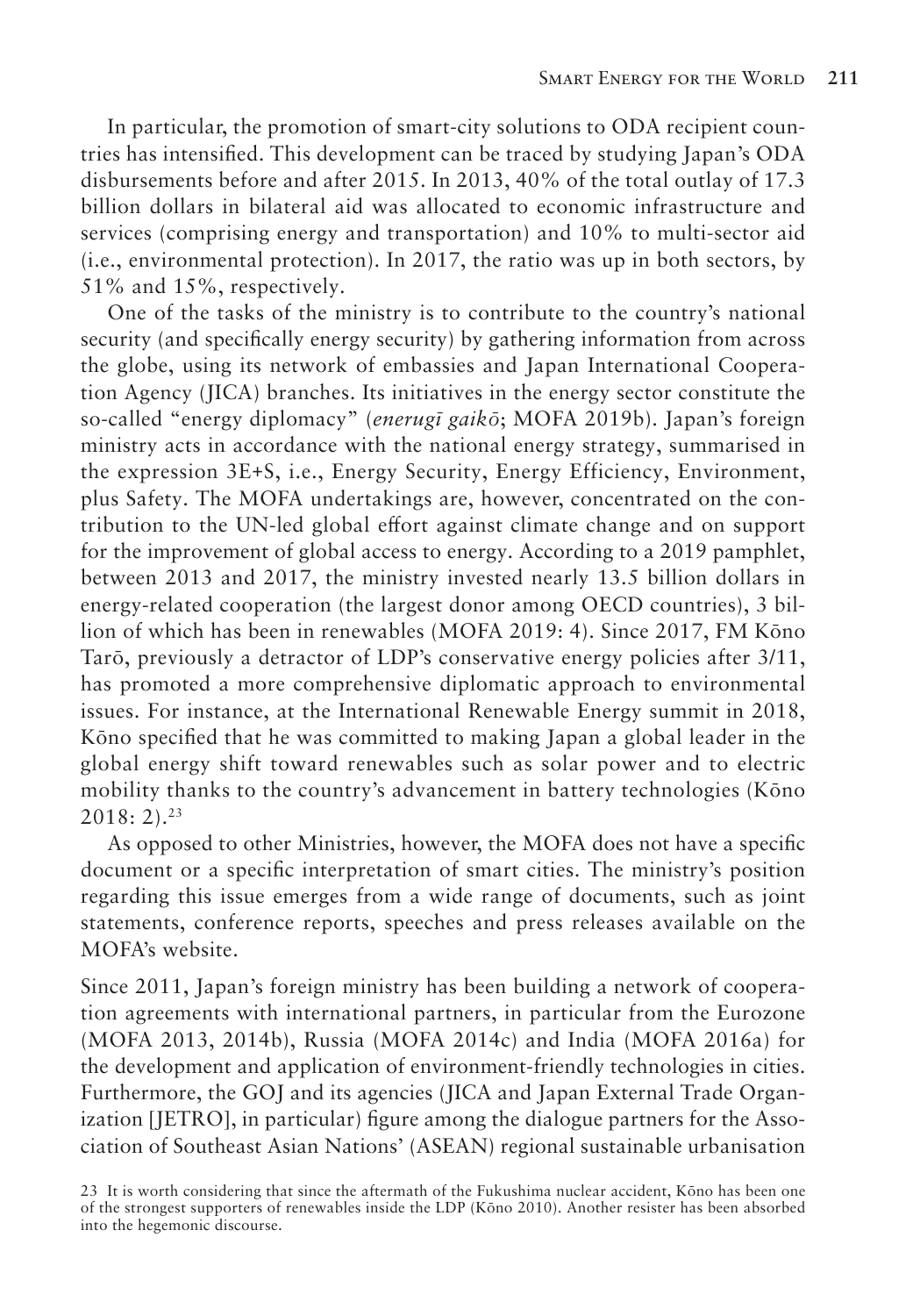strategy (ASEAN 2018) and as supporters of specific smart city projects in continental Southeast Asia under the framework of the ASEAN Smart City Network (Centre for Liveable Cities 2018).24 JETRO operates in ASEAN countries in coordination with the United Nations Development Programme in order to match local governments' demands for digital innovation with Japanese tech companies' solutions in the sector. The smart-city model has in fact become synonymous with sustainable and resilient urban development and is envisaged as a solution to developing countries' demand for infrastructure in line with achievement of the SDGs (PMO 2019: 25).

This is consistent with the ministry's overall strategy, in particular concerning international cooperation. According to the 2015 Diplomatic Bluebook, one of the priorities of the MOFA's overseas actions is to foster "quality growth". This expression points to a shift from a quantitative to a qualitative model of aid. In particular, the definition of quality growth promoted by the MOFA entails the concepts of "sustainability", "harmony with the environment" and "resilience", specifically against "shocks" such as economic crises and natural disasters. Moreover, it is fundamentally rooted in Japanese experience, i.e., in the country's postwar "miracle" (Zappa 2018: 424).

As of 2018, the GOJ through its overseas agencies such as JICA and JETRO contributes to and leads smart projects overseas under its numerous international cooperation agreements. The most relevant of these are: a) the development of a dedicated freight railway along the Delhi–Mumbai Industrial corridor; b) the development of a new central railway station in Bangkok and the "smart"-ification of its surroundings; c) the Hanoi smart city project, involving more than 20 companies including Sumitomo Corp. and Mitsubishi Heavy, focused on self-driving electric mobility and energy-efficient housing and business facilities; d) the Philippines' smart city project in New Clark City, a special economic zone in the Northern Philippines, funded through the Japan Overseas Infrastructure Investment Corporation for Transport & Urban Development (PMO 2018).

Apart from being an attempt to differentiate Japan from emerging donors such as China, the ideas of "quality growth" and "quality aid" through sustainability are particularly significant in the post-3/11 environment. In March 2012, less than a year after the Fukushima Daiichi nuclear accident, the MOFA, along with the METI and the Ministry of the Environment, hosted an international seminar on "smart community proposals for reconstructing the disaster-affected areas". On that occasion, the then UN general secretary Ban Ki-moon sent a message promoting "sustainable energy for all". As publicised

<sup>24</sup> Specifically, JICA is working with the Yangon City Development Committee in Myanmar on the construction of a "pedestrian friendly" road network that will help to preserve and enhance historical buildings and monuments. Concurrently, JICA is working on the new Phnom Penh municipal Urban Transport Master Plan 2035, aimed at implementing the Cambodian capital's public transportation service (CLC 2018: 20, 45).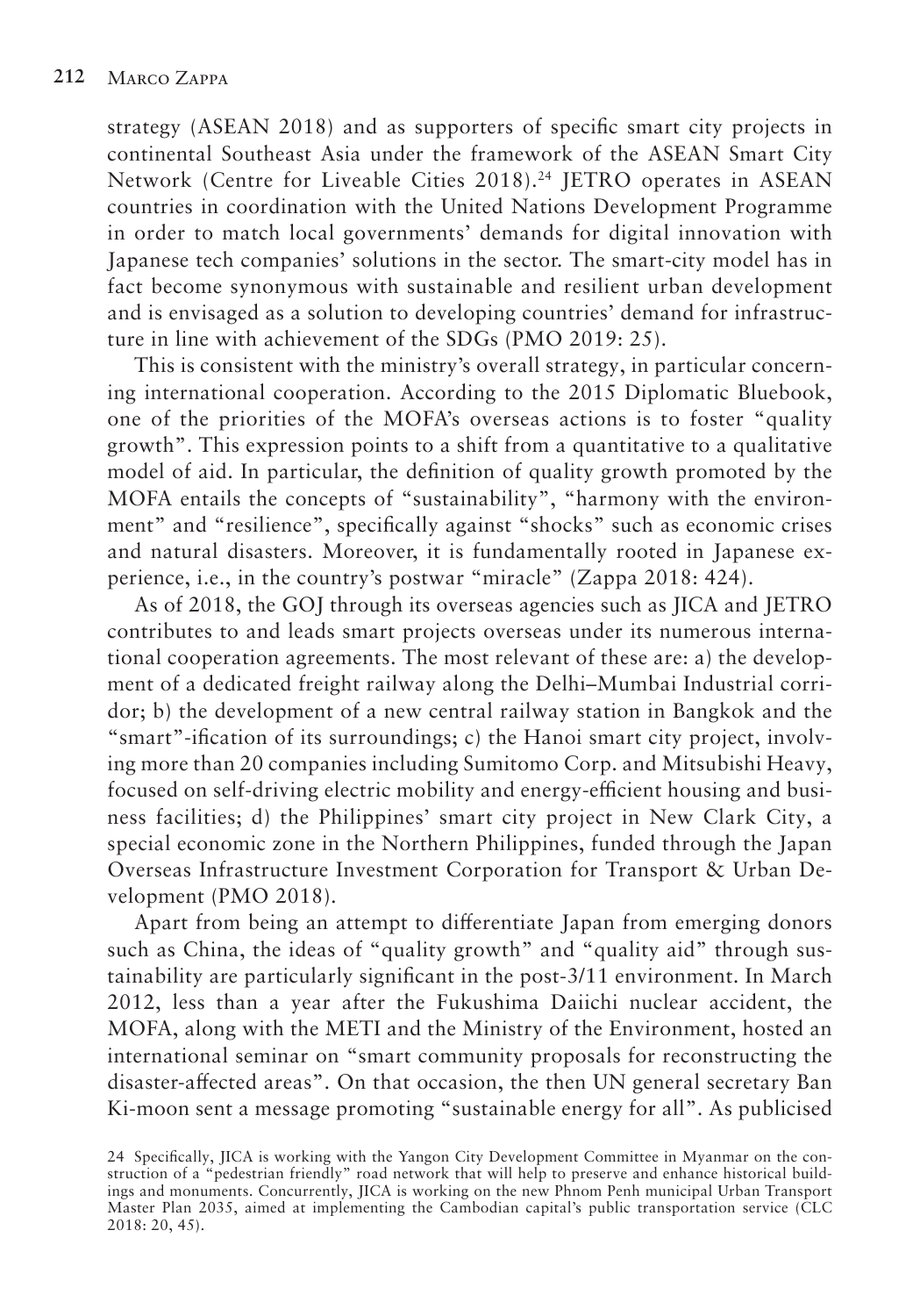on the MOFA website, the ultimate aim of the event was to "gather global wisdom in Tōhoku, and spread a new Tōhoku community model to the world" (MOFA 2012a). In so doing, the participants pledged to provide "solutions to the international community's challenges such as realising sustainability, disaster prevention and a low-carbon society". At this international conference, the GOJ started envisioning a new model of sustainable and disaster-resilient urban development extensively relying on renewable energies, electric mobility and ITC infrastructure. The 3/11 incident, a man-made disaster, was reframed by the Japanese authorities themselves as a "lesson" whose main legacy was a new model of energy infrastructure and urban development.

Japan's public efforts towards building sustainable smart cities at home and abroad was clear in September 2012, when at the 14th Major Economies Forum on Energy and Climate, along with another 15 country representatives, the GOJ, after presenting Japan's achievements in smart city development and renewable energy use, pledged to continue acting towards the mitigation of the effects of climate change (MOFA 2012b). One month later, the MOFA, through the Japan International Cooperation Agency (JICA), was among the participants in the 1st Asia Smart City Conference in Yokohama, an event that saw the participation of mayors and representatives from cities in developing Asia and international organisations engaged in a discussion of the technologies and know-how to build low-carbon sustainable cities. The event was also designed as a showcase for Yokohama's (one of METI's model "smart communities") cutting-edge initiatives and best practices (City of Yokohama 2012).

Subsequent editions of the conference saw a more direct involvement of the MOFA. In his keynote address at the 3rd edition of the event in 2014, Nakane Kazuyuki, Parliamentary Secretary to the Minister of Foreign Affairs, hoped for more cooperation between the central government, local authorities and private companies to share experiences and know-how with partner countries, particularly from Asia, in order to foster more sustainable urban development in the region (MOFA 2014e). At the 5th edition of the conference in 2016, Odawara Kiyoshi, Parliamentary Secretary to the Minister of Foreign Affairs, reaffirmed the MOFA's support for local governments and enterprises contributing to the development of smart cities across Asia (MOFA 2016).

The most relevant MOFA-led initiative in smart-city diplomacy is, however, the "city tour". Stressing the importance of exporting a smart-city model to developing Asia, in December 2014, the MOFA organised a tour of another model smart community, Kashiwa no ha (in Kashiwa City, Chiba Prefecture) for a group of Southeast Asian ambassadors to Japan. This tour was intended to present to the diplomatic community in Japan how Japan's public and private sectors had "united" (*kanmin ittai*) in environment-friendly and low-carbon-emission urban design. At the same time the tour aimed to promote interaction between foreign dignitaries and representatives of Japanese construction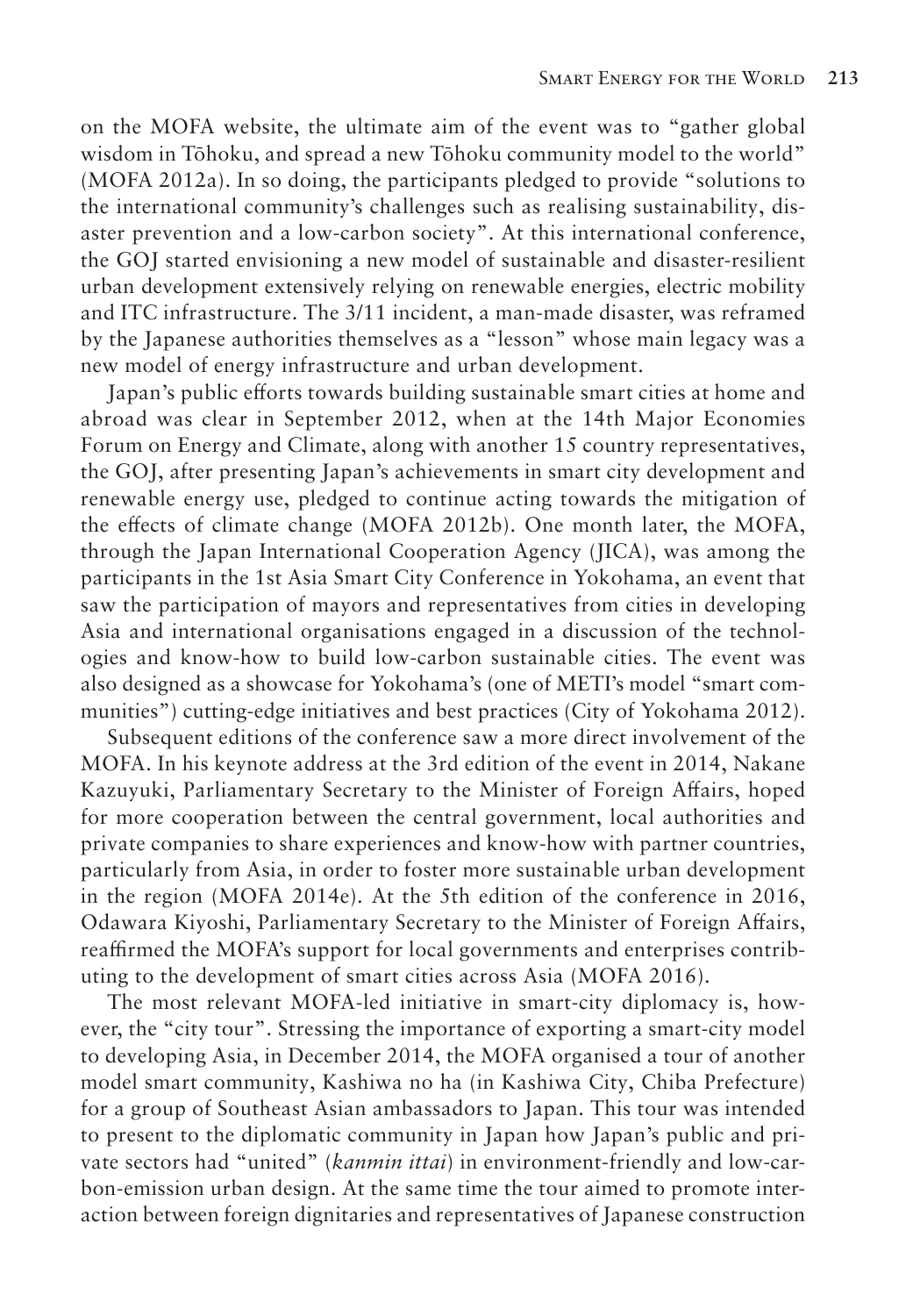and real-estate companies. The event was realised in cooperation with Mitsui Fudōsan, Shimizu Corporation and Mitsubishi Estate. In particular, the visit to the Kashiwa no ha smart city is worth analysing, as the urban project is presented as being focused on environmental sustainability (*kankyō kyōsei*), health care for longevity (*kenkō chōju*), the creation of new industries (*shin sangyō sōzō*) and civic participation (MOFA 2014d). Since 2013, in fact, Kashiwa no ha has served as the main exhibition site of made-in-Japan solutions for smart-city technology. Here, the MOFA in collaboration with the real-estate branch of the Mitsui conglomerate and the Agency has organised annual presentations to the entire diplomatic corps aimed at circulating models of cutting-edge urban technologies realised through the cooperation between private and public actors both within and outside of Japan, and fostering awareness of the application of ICT to urban development. The first such event in 2013 was hosted inside the smart city and its programme involved a visit to the Kashiwa no ha Smart City Museum, where diplomats were instructed on Japanese smart-city initiatives with the support of virtual reality applications.

In addition to smart cities, since 2014, the "city tour" programme has also served to showcase events in high-tech infrastructure and ICT-based construction and manufacturing projects for the diplomatic community in Tokyo, with particular attention to South Asian, Southeast Asian and African diplomats. The initiative's main aim has been to promote "high-quality infrastructure" (*shitsu no takai infura*) among the representatives of Japan's ODA recipient countries (MOFA 2016b, MOFA 2018b). Apart from their declared diplomatic objectives, these showcasing events are emblematic of the "All Japan" approach – that is, uniting the efforts of the national government, businesses and local governments, with development assistance sponsored by government and LDP officials (MOFA 2014d, PMO 2018).<sup>25</sup>

# **9. Summary**

This paper has analysed the emergence of a Japanese narrative against the backdrop of a global discourse on smart cities since the late 2000s. The main theoretical assumption of this paper, inspired in particular by Jessop and Sum (2006, 2013), is that the articulation of a specific narrative coincides with a specific juncture (or disjuncture) in the real world. In particular we have ana-

<sup>25</sup> It is worth noting that the expression "All Japan" is found in diverse circumstances. In documents issued by the LDP, it is associated with the word *taisei* ("system, approach") and describes a nation-wide network that needs to be "strengthened" in preparation for international events (such as the 2020 Tokyo Olympics), or in implementing energy, information and economic development and recovery strategies. See for instance LDP 2016, PMO 2018.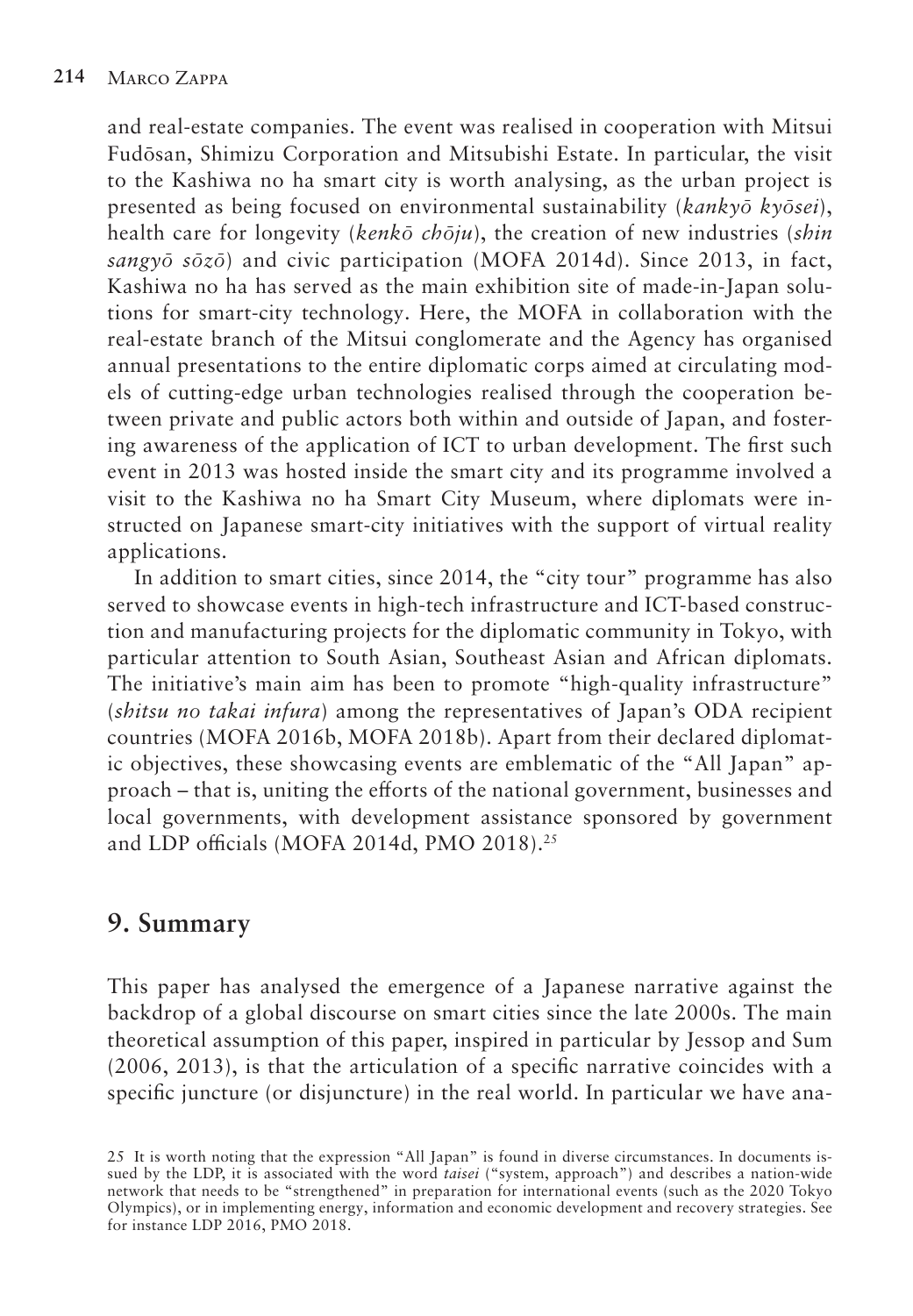lysed the emergence of a specific discourse coalition revolving around the idea of a technological nation that, having gone through a traumatic event such as the 3/11 disaster, has the duty to solve global issues by providing material aid and knowledge to developing countries.

The first half of the paper has shed light on the building of a Japanese narrative on the smart city in light of global discursive developments. The largely technocratic approach and the insistence on concepts such as efficiency are revealing of the inclusion of a corporate approach to city management. Following Hollands (2015), it is possible to argue that the 2007–2008 financial crisis that originated in the US and spread to Western Europe has contributed to reshaping the global imagery of urban settlements. Recent developments in ICTs, in particular, have laid the foundations for a greater application of these technologies and for their valorisation as drivers of next-generation cities. This is a story-line around which discourse coalitions (mostly formed by government institutions and multinational tech companies' executives) have emerged at a global level, and the emergence of a smart city narrative in Japan cannot be detached from these global trends. Nevertheless, if on the one hand the Japanese discourse on smart cities is structured around key concepts such as "sustainability", "efficiency" and quality of life, on the other hand, in light of the March 2011 earthquake, tsunami and Fukushima nuclear accident, it has assumed distinctive features.

First, as noted by DeWit (2014, 2015 and 2018) and arising from the discussions by energy-policy intellectuals of the late 2000s, the Japanese smartcity model is primarily centred on energy supply and consumption aimed at reducing the carbon footprint, rather than, for instance, crime prevention. This approach is clear in official energy policies adopted before and after 2011 and is tied to Japanese policymakers' continual efforts to find ways to secure the country's energy supply in the event of massive disruptions due to natural disasters or geopolitical events.

Second, when considered as a diplomatic tool, the smart city carries in itself traces of technological nationalism. In other words, the smart city is often no more than an occasion for showcasing technologies designed and/or manufactured in Japan that might help to advance the GOJ's foreign policy objectives, namely, advancing Japan's national interests (i.e., supporting Japanese companies abroad) and showing Japan's commitment to the international community's targets in terms of development and mitigation of the effects of climate change on human society. Specifically, Japan's foreign ministry is particularly keen on utilising the smart city model as an epitome of its "quality" focused aid policies (centred on quality infrastructure, green technologies and human resource development) in opposition to other emerging actors in international cooperation (i.e., China) who are approaching developing countries.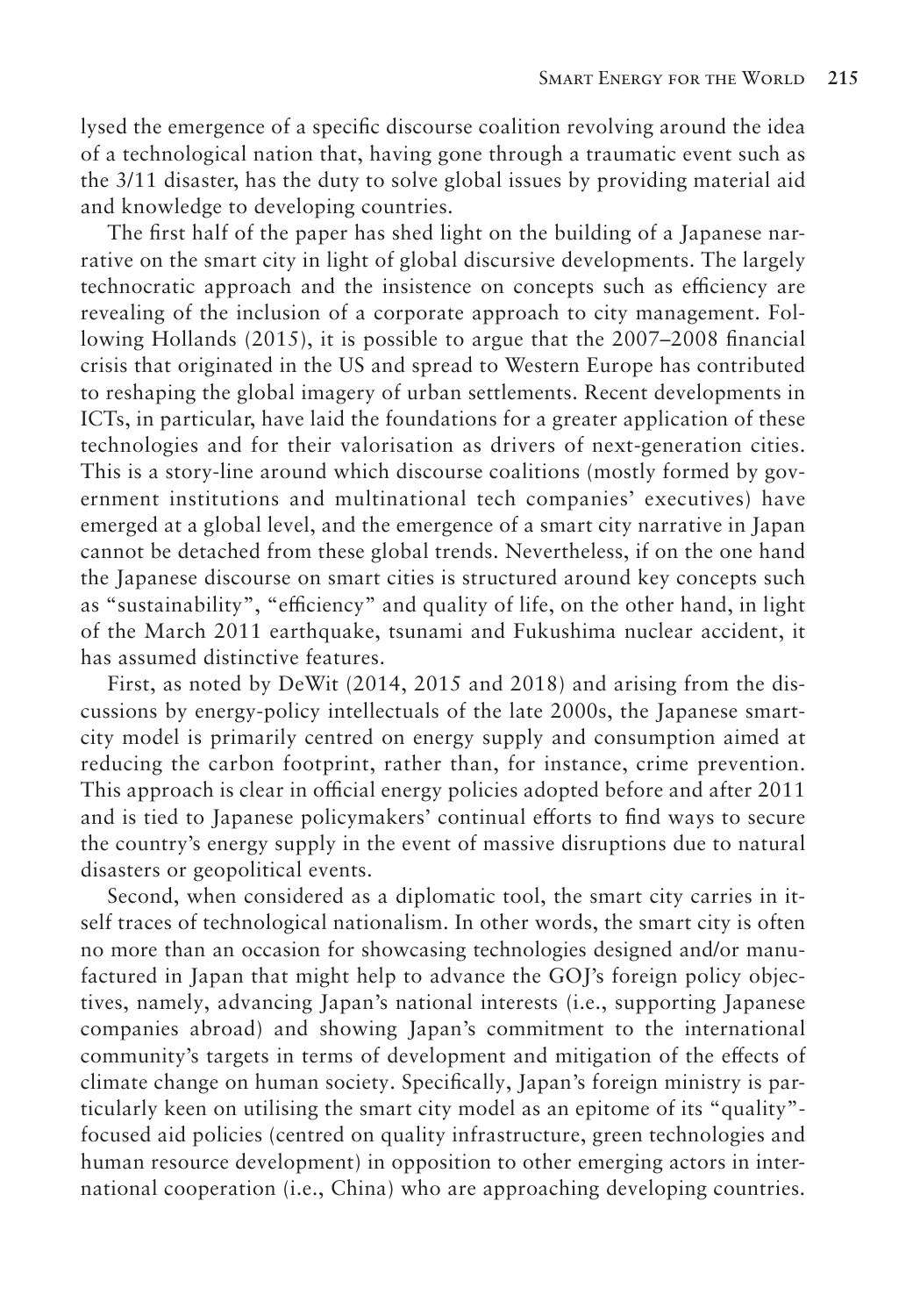In this, the convergence of state and private interests is particularly evident and elucidatory of the "distributional coalition" identified by Berndt (2018).

Lastly, the analysis has shown the general lack of consideration of social issues (such as poverty or social inequality) among all actors involved in narrative articulation when presenting the idea of the smart city. The "technocratic" approach is apparent, both domestically and in overseas projects. Despite their possible positive outcomes in reducing Japan's carbon footprint through efficient energy and space utilisation (DeWit 2013, 2015; OECD 2017) smart-city projects both on the Japanese archipelago and abroad are mostly top-down initiatives at the intersection of government, universities and industry interests. In fact, many calls for a more inclusive approach toward citizen groups, NGOs, local shop owners and so forth, right from the project design phase, have been repeated in recent years (see DeWit 2013 and in particular EY 2014). However, further research is needed to determine whether and how bottom-up counter-narratives on the smart city have been integrated or rejected in the evolution of the dominant narrative projected by the GOJ and Japanese tech companies. The absence of clear preoccupations with the social aspect of any urban projects is all the more noticeable in light of growing public concern about these issues and reports by international organisations stressing the increase in relative poverty (16 percent) and inequality (0.330 percent, above the 0.309 OECD average) in Japan in the last three decades (see OECD Economic Survey of 2012 in OECD 2017).

## **References**

- Albino, Vito / Berardi, Umberto / Dangelico, Rosa Maria (2015): Smart Cities: Definitions, Dimensions, and Performance. *Journal of Urban Technology* 22(1), pp. 3–21.
- Berndt, Enno (2018): *J-Economy, J-Corporation and J-Power since 1990*. Venice: Edizioni Ca' Foscari.
- Borsboom-van Beurden, Judith / Kallaos, James / Gindroz, Bernard / Costa, Simona / Riegler, Johannes (2016): Smart City Guidance Package: A Roadmap for Integrated Planning and Implementation of Smart City Projects. European Innovation Partnership on Smart Cities and Communties (EIP-SCC), Norwegian University of Science and Technology, Trondheim.
- Caragliu, Andrea / Del Bo, Chiara / Nijkamp, Peter (2011): Smart Cities in Europe. *Journal of Urban Technology* 18(2), pp. 65–82.
- Center for Liveable Cities Singapore (2018): *ASEAN Smart Cities Network*. Singapore: Ministry of National Development.
- Charland, Maurice (1986): Technological Nationalism. *Canadian Journal of Political and Social Theory* X(1-2), pp. 196–220.
- City of Yokohama (2012): The First Asia-Smart City Conference. City of Yokohama, https:// www.city.yokohama.lg.jp/business/kokusaikoryu/yport/smartcity/archive/1ascc.html (accessed 21 November 2019).
- Committee for Energy and Environment (2012): *Innovative Energy and Environment Strategy*. Tokyo: Government of Japan, Cabinet Secretariat.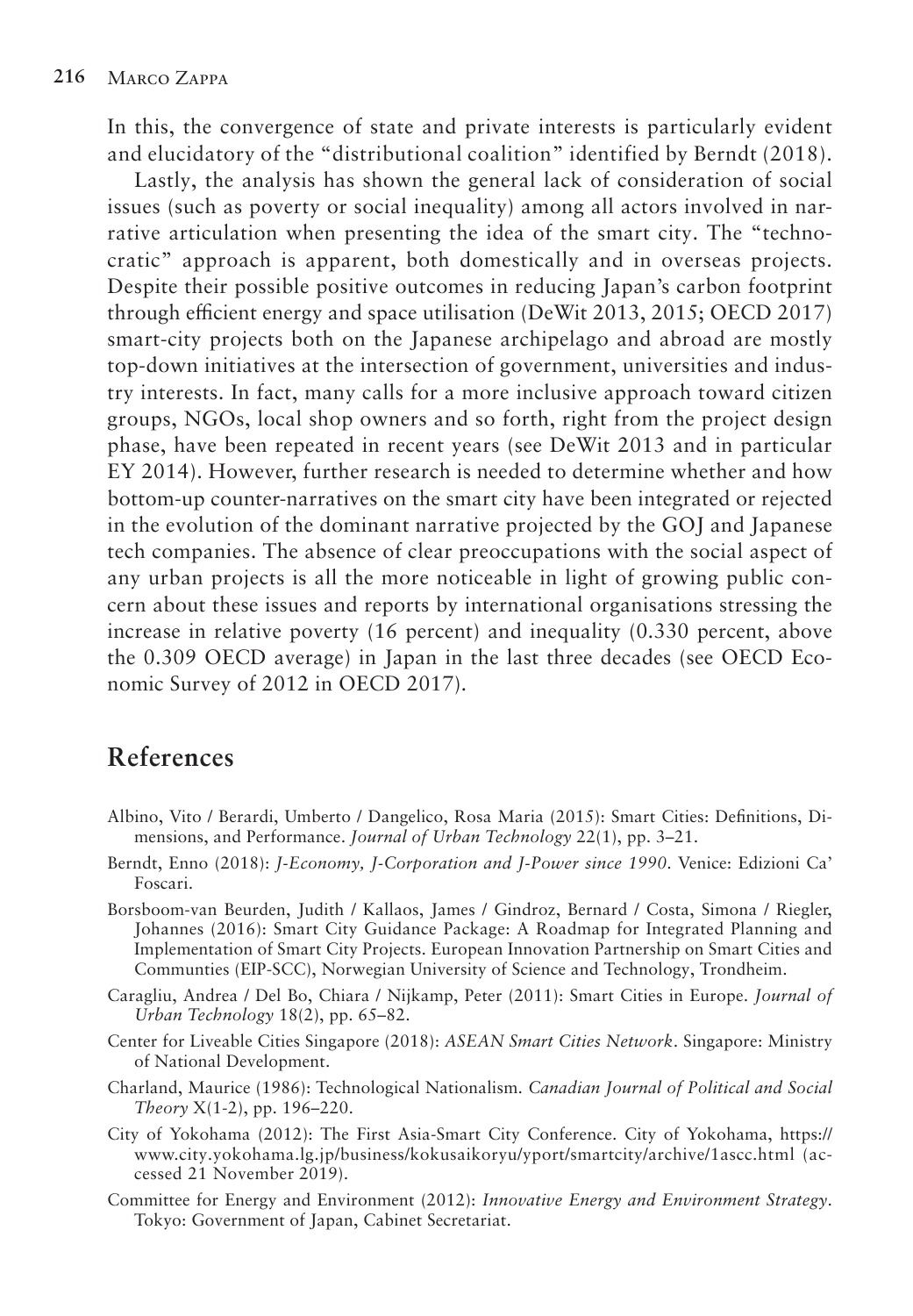- De Waal, Martijn / Dignum, Marloes (2017): The Citizen in the Smart City. How the Smart City Could Transform Citizenship. *Information Technology* 59(6), pp. 263–273.
- DeWit, Andrew (2015): Japan's Bid to Become a World Leader in Renewable Energy. *The Asia-Pacific Journal* 13(40/2), pp. 1–21. https://apjjf.org/-Andrew-DeWit/4385 (accessed 23 November 2019).
- DeWit, Andrew (2014): Japan's Resilient, Decarbonizing and Democratic Smart Communities. *The Asia-Pacific Journal* 12(50/3), pp. 1–19. https://apjjf.org/2014/12/50/Andrew-DeWit/4236. html (accessed 23 November 2019).
- DeWit, Andrew (2018): Japan Smart Cities. Urban and Regional Innovation Research Website, https://www.urenio.org/2018/03/17/japans-smart-cities/ (accessed 23 November 2019).
- Duffield, John S. (2016): Japanese Energy Policy after Fukushima Daiichi: Nuclear Ambivalence. *Political Science Quarterly* 131(1), pp. 133–162.
- Engelbert, Jiska / Zoonen, Liesbetvan / Hirzalla, Fadi (2019): The Discourse Practices of Pursuing and Granting Smartness. *Technological Forecasting and Social Change* 142 (May), pp. 347–353.
- Gonella, Francesco / Almeida, Cecilia / Fiorentino, Gabriella / Handayani, Kamia / Spanò, Francesco / Testoni, Raffaella / Zucaro, Amalia (2019): Is Technology Optimism Justified? A Discussion towards A Comprehensive Narrative. *Journal of Cleaner Production* 223, pp. 456–465.
- Greenfield, Adam (2012): *Against the Smart City*. New York: Do Projects (Kindle Paperwhite Edition).
- Greenfield, Adam (2017): *Radical Technologies: The Design of Everyday Life*. New York: Verso.
- Guan, Lilian (2012): Smart Steps To A Battery City. *Government News* 32(2), pp. 24–27.
- Hajer, Maarten (1993): Discourse Coalitions and the Institutionalization of Practice: The Case of Acid Rain in Britain. In: Frank Fischer / John Forester (eds): *The Argumentative Turn in Policy Analysis and Planning*. Durham / London: Duke University Press, pp. 45–76.
- Hollands, Robert G. (2015): Critical Interventions into the Corporate Smart City. *Cambridge Journal of Regions, Economy and Society* 2015(8), pp. 61–77.
- HOR House of Representatives (2011): Dai 11 gō Heisei 23 nen 8 gatsu 26 nichi (kinyōbi) sankōnin Komiyama Hiroshi [No. 11, Friday 26 August, Heisei 23 (2011) – Witness Hearing: Komiyama Hiroshi]. House of Representatives, Japan, http://www.shugiin.go.jp/internet/itdb\_ kaigirokua.nsf/html/kaigirokua/023317720110826011.htm (accessed 25 September 2019).
- Japan Renewable Energy Foundation (2012): *Son Masayoshi no energī kaikaku [Son Masayoshi's Energy Revolution]*. E-book edition. Tokyo: PHP Kenkyūsho.
- JICA Japan International Cooperation Agency (2008): Tokushū: Machidzukuri to kokusai kyōryoku – chiiki o genki ni suru kizuna [Special Issue: City Building and International Cooperation. Communities that Make a Region Healthy]. *Monthly JICA* 2008(2). https://www. jica.go.jp/publication/monthly/0802/01.html (accessed 20 November 2019).
- Jessop, Bob / Fairclough, Norman / Wodak, Ruth (eds) (2008): *Education and the Knowledge-Based Economy in Europe*. Rotterdam-Taipei: Sense.
- Jessop, Bob / Sum, Ngai-ling (2006a): Towards a Cultural International Political Economy: Post-Structuralism and the Italian School. In: Marieke de Goede (ed.): *International Political Economy and Post-Structural Politics*. Basingstoke / New York: Palgrave, pp. 157–176.
- Jessop, Bob / Sum, Ngai-ling (2006b): *Beyond the Regulation Approach: Putting Capitalist Economies in their Place*. Cheltenham-Northampton, MA: Edward Elgar.
- Jessop, Bob / Sum, Ngai-ling (2013): *Towards a Cultural Political Economy*. Cheltenham-Northampton, MA: Edward Elgar.
- Joss, Simon / Sengers, Frans / Schraven, Daan / Caprotti, Federico / Dayot, Youri (2019): The Smart City as Global Discourse: Storylines and Critical Junctures across 27 Cities. *Journal of Urban Technology* 26(1), pp. 3–34.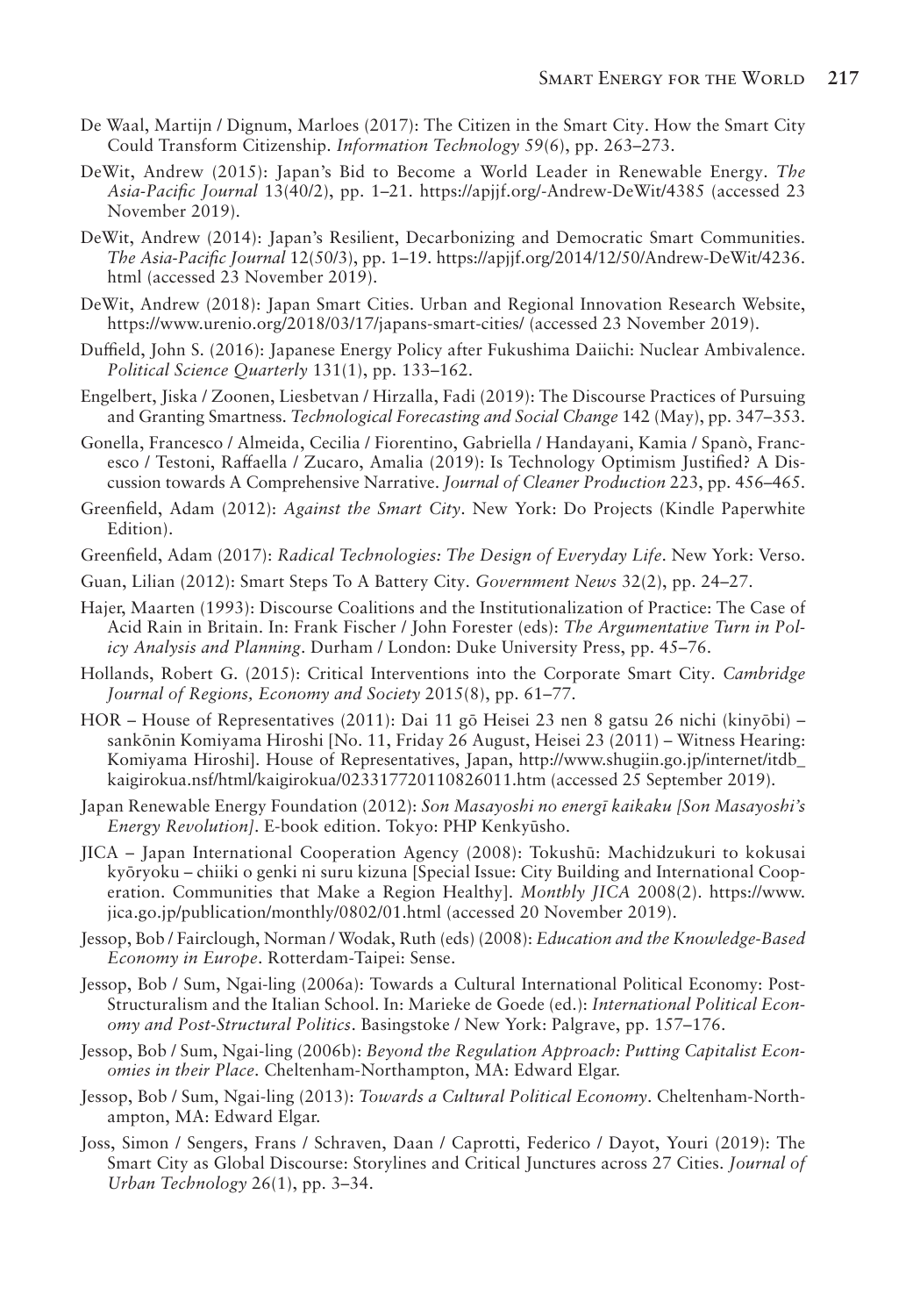#### **218** Marco Zappa

- Kashiwagi, Takao (2013): Smāto shiti ni yoru Nihon Keizai seichō mōderu [Japan's Economic Growth Model through the Smart City]. Kashiwagi Lab, http://www.sba.hub.hit-u.ac.jp/assets/files/research/past\_project/gas/4\_koushi\_kashiwagi.pdf (accessed 20 November 2019).
- Kashiwagi, Takao (2010): *Sumāto Kaikaku*. E-book edition. Tokyo: Nikkei Business Publications.
- Katō, Susumu (2012): 2012 nen shachō nentō aisatsu [The President's New Year Address, 2012]. Sumitomo Corp, https://www.sumitomocorp.com/ja/jp/news/release/2012/group/20120104 (accessed 26 October 2019).
- Kingston, Jeff (ed.) (2012): *Natural Disaster and Nuclear Crisis in Japan: Response and Recovery after Japan's 3/11*. London / New York: Routledge.
- Kitada, Atsuko (2013): Danzoku chōsa de miru genshiryoku hatsuden ni taisuru yoron: kakō 30 nen to Fukushima dai ichi genshiryoku hatsuden sho jiko go no henka [Public Opinion toward Nuclear Power Generation Seen through a Continuous Survey: Changes between the Last 30 Years and after the Fukushima Daiichi Nuclear Accident]. *Nihon genshiryoku gakkai wabun ronbun shi* 12(3), pp. 177–186.
- Kitchin, Rob / Cardullo, Paolo / Di Feliciantonio, Cesare (2018): Citizenship, Justice and the Right to the Smart City. The Programmable City Working Paper 41, 18 October 2018, Maynooth University, https://osf.io/preprints/socarxiv/b8aq5/ (accessed 20 November 2019).
- Komiyama, Hiroshi (2011): *Nihon "Saisōzō"* [*The Revitalization for Japan*]. Tokyo: Tōyō Keizai Shimpōsha.
- Kōno, Tarō (2018): *Policy Speech by Foreign Minister Kōno: Renewable Energy Diplomacy of Japan. Climate Change and Future Energy*. Tokyo: MOFA.
- Kōno, Tarō (2010): *Watashi ga Jimintō o tatenaosu* [*I Will Remake the Liberal Democratic Party*]. E-book edition. Tokyo: Yōsensha.
- LDP Liberal Democratic Party of Japan (2016): "Ōru Japan taisei o yori issō kyōka" fukkō kasokuka no tame no dai 6 ji teigen ni tsuite giron. Tō Higashi Nihon daishinsai fukkō kasokuka hombu ["Strengthening the All Japan System". Discussion on the 6th Round of Proposals. Party Committee on the Acceleration of the Recovery in Tōhoku]. Jimin, https:// www.jimin.jp/news/activities/132898.html (accessed 25 September 2019).
- Mahizhnan, Arun (1999): Smart Cities: The Singapore Case. *Cities* 16(1), p. 13.
- METI Ministry of Energy, Trade and Industry (2012): *Feed-in Tariff Scheme in Japan*. Tokyo: Ministry of Energy, Trade and Industry.
- METI Ministry of Energy, Trade and Industry (n.d.): Sumāto komyuniti jireishū [Smart Community Projects]. Ministry of Energy, Trade and Industry, https://www.meti.go.jp/press/2017/ 06/20170623002/20170623002-1.pdf (accessed 22 September 2019).
- MIC Ministry of Internal Affairs and Communications (2017): *Committee for the ICT-based City Building. 1st Summary of the Smart City Working Group*. Tokyo: MIC.
- Mitsubishi Electric (2019): "Jizoku kanōna shakai" to "anshin-anzen-kaiteikisei" no ryōritsu o mezashite [Aiming at the Realization of a Sustainable Society and of Safety-security-comfort]. Mitsubishi Electric, http://www.mitsubishielectric.co.jp/corporate/eco\_sp/smart/objective/index.html (accessed 26 September 2019).
- MLIT Ministry of Infrastructures, Land and Transport (2018): Sumāto shiti no jitsugen ni mukete / chūkan torimatome [Toward the Realisation of Smart Cities / Interim Report]. Ministry of Infrastructures, Land and Transport (Cities Bureau), http://www.mlit.go.jp/common/001249774.pdf (accessed 14 September 2019).
- MOFA Ministry of Foreign Affairs (2012a): Summary of Results of the International Energy Seminar "Smart Community Proposals for Reconstructing the Disaster-Affected Areas". Ministry of Foreign Affairs of Japan, https://www.mofa.go.jp/policy/economy/energy/seminar 120302.html (accessed 26 September 2019).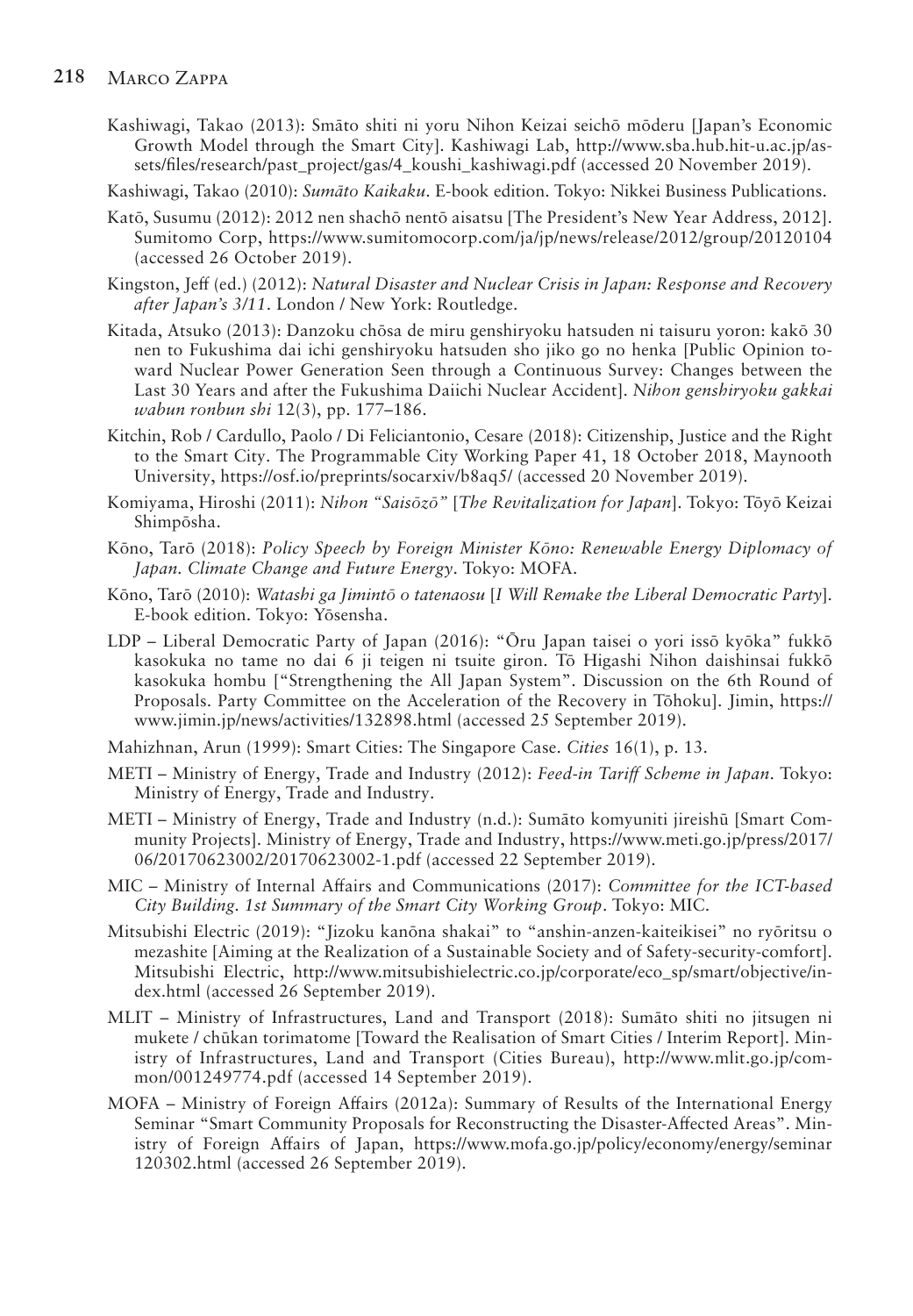- MOFA Ministry of Foreign Affairs (2012b): Enerugī to kikō ni kansuru shuyō keizaikoku fōramu (MEF) – dai 14 kai kaigō (gaiyō) [Summary of the 14th Summit of the Major Economies Forum on Energy and Climate]. Ministry of Foreign Affairs of Japan, https://www.mofa.go.jp/ mofaj/gaiko/kankyo/kiko/mef14\_1209.html (accessed 26 September 2019).
- MOFA Ministry of Foreign Affairs (2013): Inobēshon to seichō no tame no pātonāshippu. Nihonkoku sōridaijin to Airurado shushō to no kyōdō sengen [A Partnership for Innovation and Growth. Joint Declaration by the Prime Ministers of Japan and Ireland]. Ministry of Foreign Affairs of Japan, https://www.mofa.go.jp/mofaj/files/000021129.pdf (accessed 26 September 2019).
- MOFA Ministry of Foreign Affairs (2014a): ODA White Paper 2013. Ministry of Foreign Affairs of Japan, https://www.mofa.go.jp/policy/oda/page\_000043.html (accessed 26 September 2019).
- MOFA Ministry of Foreign Affairs (2014b): Dai 17 kai Nihon-Spein-Simpojyumu nissei kyōdō gichō ni yoru saishū hōkokusho (kosshi) [17th Japan-Spain Symposium. Final Report by the Japan-Spain Joint Chair]. Ministry of Foreign Affairs of Japan, https://www.mofa.go.jp/mofaj/files/000058846.pdf (accessed 26 September 2019).
- MOFA Ministry of Foreign Affairs (2014c): Nichiro shutō kaidan (gaiyō) [Japan-Russia Summit Meeting (Summary)]. Ministry of Foreign Affairs of Japan, https://www.mofa.go.jp/mofaj/erp/rss/page23\_000798.html (accessed 26 September 2019).
- MOFA Ministry of Foreign Affairs (2014d): Zaikyō nantō nansei Ajia kakoku taishi muke "shitī tsuā" [City Tour for the Ambassadors from Southeast and Southwest Asia]. Ministry of Foreign Affairs of Japan, https://www.mofa.go.jp/mofaj/s\_sa/sea2/page3\_001036.html (accessed 26 September 2019).
- MOFA Ministry of Foreign Affairs (2014e): Nakane gaimu daijin seimukan no "dai 3 kai Ajia-sumāto shiti kaigi" shusseki [Parliamentary Secretary Nakane's Participation at the 3rd Asia-Smart City Conference]. Ministry of Foreign Affairs of Japan, https://www.mofa.go.jp/ mofaj/gaiko/oda/seisaku/kanmin/chihou/201410\_asia\_smartcity.html (accessed 26 September 2019).
- MOFA Ministry of Foreign Affairs (2016a): Nichiin kyōdō seimei [Japan-India Joint Statement]. Ministry of Foreign Affairs of Japan, https://www.mofa.go.jp/mofaj/files/000203259. pdf (accessed 26 September 2019).
- MOFA Ministry of Foreign Affairs (2016b): Heisei 28 nendo dai 3 kai shiti-tsuā no kaisai (kekka) [Opening of the 2016 3rd City Tour: Outcomes]. Ministry of Foreign Affairs of Japan, https://www.mofa.go.jp/mofaj/ecm/ec/page24\_000828.html (accessed 21 November 2019).
- MOFA Ministry of Foreign Affairs (2016c): Odawara gaimudaijin seimukan no "dai 5 kai Ajia-sumāto shiti kaigi" shusseki [Parliamentary Secretary Odawara's Participation at the 5th Asia-Smart City Conference]. Ministry of Foreign Affairs of Japan, https://www.mofa.go.jp/ mofaj/gaiko/oda/about/kanmin/page22\_000186.html (accessed 26 September 2019).
- MOFA Ministry of Foreign Affairs (2018a): White Paper on Development Cooperation 2017. Ministry of Foreign Affairs of Japan, https://www.mofa.go.jp/policy/oda/page22e\_000860.html (accessed 26 September 2019).
- MOFA Ministry of Foreign Affairs (2018b): Minami-Tōnan Ajia taishikan muke shiti-tsuā no kaisai [Opening of the City Tour for the Ambassadors from South and Southeast Asia]. Ministry of Foreign Affairs of Japan, https://www.mofa.go.jp/mofaj/ecm/ec/page22\_003096.html (accessed 26 September 2019).
- MOFA Ministry of Foreign Affairs (2019a): Nihon no energy gaikō [Japan's Energy Diplomacy]. Ministry of Foreign Affairs of Japan, https://www.mofa.go.jp/mofaj/press/pr/pub/pamph/j\_energy2019/html5.html#page=1 (accessed 26 September 2019).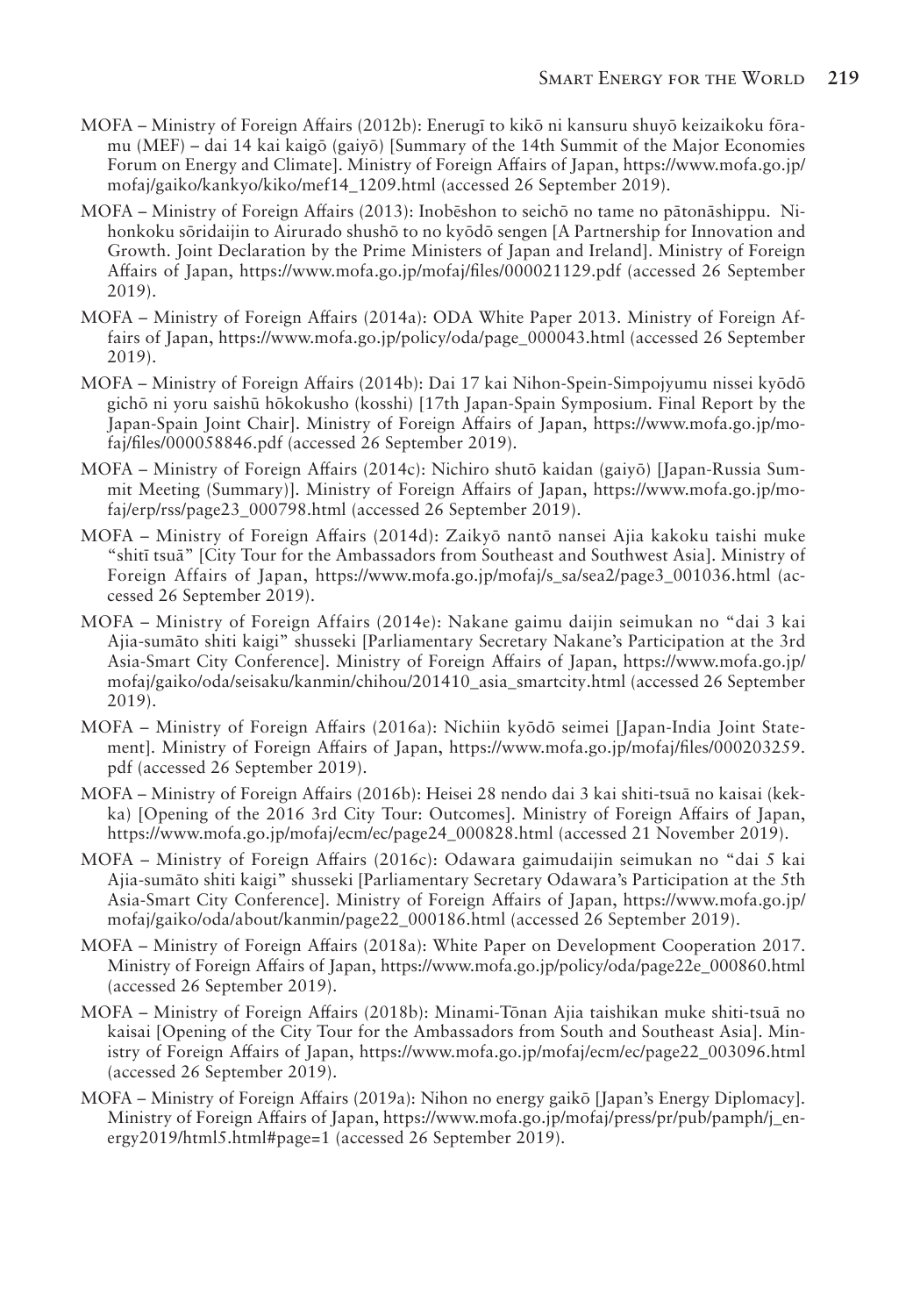#### **220** Marco Zappa

- MOFA Ministry of Foreign Affairs (2019b): Kishi Teruo Gaimudaijin kagaku gijutsu kōmon (gaimushō sanyō) no katsudō gayō. 2019 nen 6 gatsu [Summary of the Activities of Mr Kishi Teruo, Special Advisor to the Foreign Minister for Science and Technology, June 2019]. Ministry of Foreign Affairs of Japan, https://www.mofa.go.jp/mofaj/files/000279850.pdf (accessed 20 November 2019).
- Nam, Taewoo / Pardo, Theresa A. (2011): Conceptualizing Smart City with Dimensions of Technology, People, and Institutions. Proceedings of the 12th Annual International Conference on Digital Government Research, University of Maryland Park College, Maryland.
- Nihon Keizai Shimbun (2018): Betonamu ni sentan sumāto toshi Sumitomo / Mitsubishi Jū nado [A Cutting-edge Smart City in Vietnam: Sumitomo Group and Mitsubishi Heavy Industries Involved]. *Nihon Keizai Shimbun*, 13 February 2018, https://www.nikkei.com/article/DGX-MZO26889260U8A210C1MM8000/ (accessed 20 November 2019).
- OECD Organization for Economic Cooperation and Development (2017): *OECD Economic Surveys: Japan*. Paris: OECD.
- Pham, Clarisse (2014): Smart Cities in Japan: An Assessment on Potential for EU-Japan Cooperation and Business Development. EU-Japan Centre for Industrial Cooperation, https://www. eu-japan.eu/sites/eu-japan.eu/files/SmartCityJapan.pdf (accessed 22 November 2019).
- PMO Prime Minister Office (2010): Shinseichō senryaku ni tsuite [A New Growth Strategy]. 18 June 2010, Prime Minister Office of Japan, https://www5.cao.go.jp/keizai2/keizai-syakai/pdf/ seityou-senryaku.pdf (accessed 22 November 2019).
- PMO Prime Minister Office (2015): Heisei 27 nen 11 gatsu 30 nichi COP21 shunō kaigō Abe sōri supīchi [30 November 2015 – Address by Prime Minister Abe at the COP21 Leaders Summit]. Prime Minister's Office of Japan, https://www.kantei.go.jp/jp/97\_abe/statement/ 2015/1130speech.html (accessed 22 September 2019).
- PMO Prime Minister Office (2017): Mirai tōshi senryaku 2017: Society 5.0 no jitsugen ni muketa kaikaku [Future Investment Strategy 2017: Reforms for the Realization of a Society 5.0]. 9 June 2017, Prime Minister's Office of Japan, https://www.kantei.go.jp/jp/singi/keizaisaisei/ pdf/miraitousi2017\_t.pdf (accessed 22 September 2019).
- PMO Prime Minister Office (2018): Heisei 30 nen 10 gatsu 2ka Abe naikaku sōridaijin kisha kaiken [2 October 2018 – Press Conference by Prime Minister Abe]. 2 October 2018, Prime Minister's Office of Japan, https://www.kantei.go.jp/jp/98\_abe/statement/2018/1002kaiken. html (accessed 22 September 2019).
- PMO Prime Minister Office (2019): Pari kyōtei ni motodzuku seichō senryaku toshite no chōki senryaku sakutei ni muketa kondankai [Proposals by the Round-table Conference on Longterm Policies for a Growth Strategy Based on the Paris Agreement]. Prime Minister's Office of Japan, https://www.kantei.go.jp/jp/singi/parikyoutei/siryou1.pdf (accessed 22 September 2019).
- Poole, Steven (2014): The Truth about Smart Cities: "In the End, They Will Destroy Democracy". *The Guardian*, 17 December 2014. https://www.theguardian.com/cities/2014/dec/17/truthsmart-city-destroy-democracy-urban-thinkers-buzzphrase (accessed 22 November 2019).
- Samuels, Richard J. (2013): *3.1: Disaster and Change in Japan*. Ithaca-London: Cornell University Press.
- Sennett, Richard (2012): No One Likes a City that's too Smart. *The Guardian*, 4 December 2012. https://www.theguardian.com/commentisfree/2012/dec/04/smart-city-rio-songdo-masdar (accessed 22 November 2019).
- Sidewalk Labs (2019): Sidewalk Lab HP, https://www.sidewalklabs.com/ (accessed 22 November 2019).
- Sterling, Bruce (2018): Stop Saying "Smart Cities". *The Atlantic*, 12 February 2018. https://www. theatlantic.com/technology/archive/2018/02/stupid-cities/553052/ (accessed 22 November 2019).
- Sumitomo Mitsui Trust Real Estate (2019): Fudōsan yōgo: "Sumāto shiti" [Real Estate Lexicon: "Smart City"]. Sumitomo Mitsui Trust Real Estate, https://smtrc.jp/useful/glossary/detail/ n/2659 (accessed 22 November 2019).